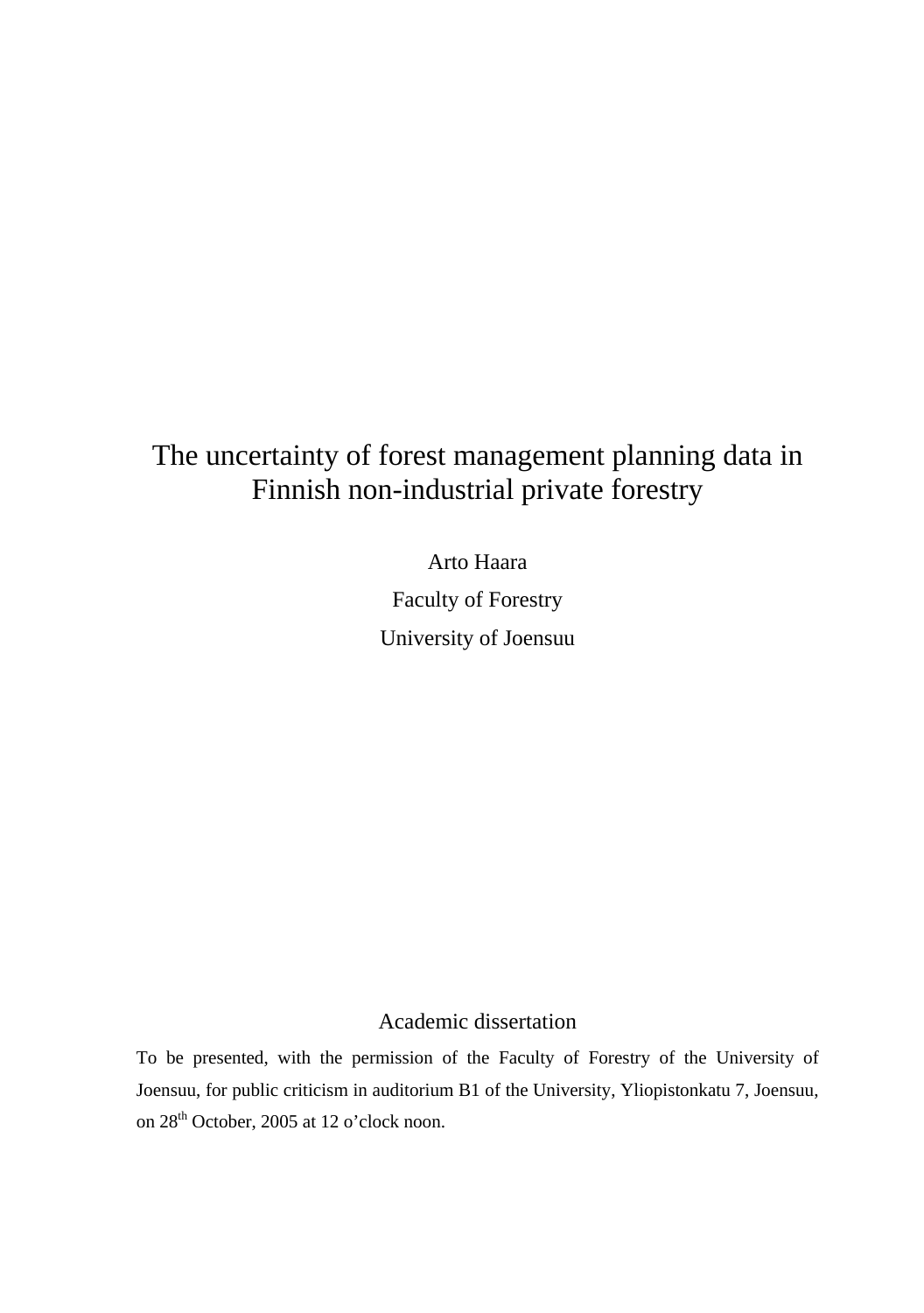*Title of dissertation:* The uncertainty of forest management planning data in Finnish nonindustrial private forestry

*Author*: Arto Haara

Dissertationes Forestales 8

*Thesis supervisors:*  Prof. Annika Kangas, University of Helsinki, Department of Forest Resource Management

Dr Kari T. Korhonen, Finnish Forest Research Institute

Prof. Matti Maltamo, University of Joensuu, Faculty of Forestry

Prof. Tuula Nuutinen, Finnish Forest Research Institute

*Pre-examiners:*  Prof. Jyrki Kangas, UPM-Kymmene Forest

Dr Jari Miina, Finnish Forest Research Institute

*Opponent:*  Prof. Jari Hynynen, Finnish Forest Research Institute

ISSN 1795-7389 ISBN 951-651-107-4

Paper copy printed: Joensuun Yliopistopaino, 2005

Publishers: The Finnish Society of Forest Science Finnish Forest Research Institute Faculty of Agriculture and Forestry of the University of Helsinki Faculty of Forestry of the University of Joensuu

Editorial Office: The Finnish Society of Forest Science Unioninkatu 40A, 00170 Helsinki, Finland http://www.metla.fi/dissertationes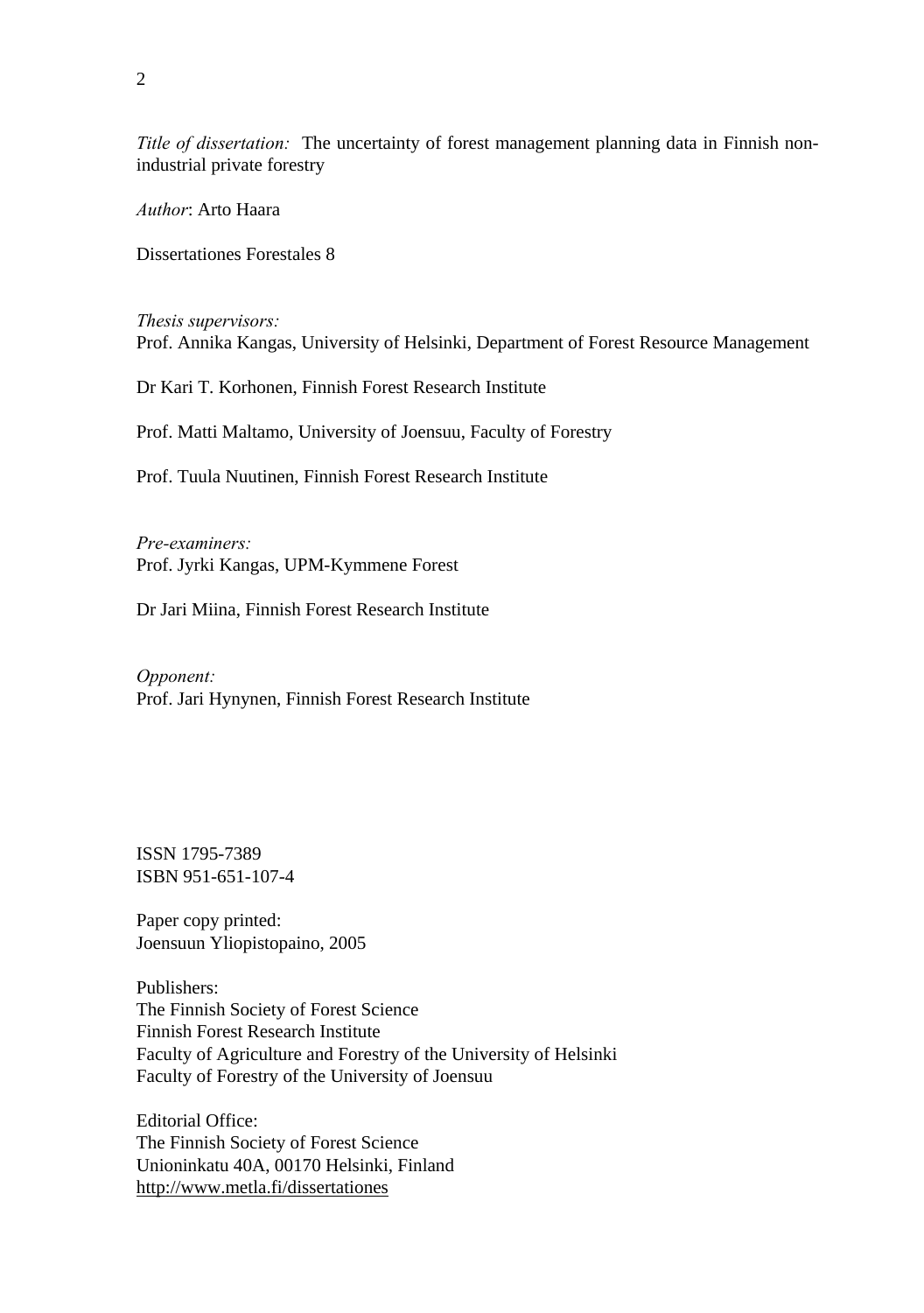### **ABSTRACT**

Knowledge about the growing stock and the cutting potentials of stands, as well as predictions of growth and yield, are essential aspects of forest management planning. Growth predictions are obtained using complex simulation systems, whose accuracy and precision are difficult to predict. The uncertainty of growth and yield predictions, as well as the uncertainty of the stand-level inventory data behind the predictions, are not usually taken into account sufficiently in the planning process. Furthermore, the uncertainty resulting from the increasing use of updated inventory data as planning data should be studied in connection with current forest planning practices. However, the lack of suitable comprehensive re-measured study data sets with true planning data must also be noted. This dissertation provides new knowledge on the uncertainty related to forest management data. It also addresses the possibilities to use updated forest inventory data as forest management planning data and evaluates assessment methods for predicting the uncertainty of forest management data. Furthermore, four alternative simulation methods are evaluated as regards their ability to generate assessment errors in forest management planning data for further research. The usability of updated forest management planning data is evaluated also by looking at the suitability of the proposals for forest management operations as derived from the updated data.

The accuracy and precision of stand-level inventory were found to be moderate, although the costs and time spent in field work are considered to be fairly high. The variation between measurers was substantial. This variation in stand-level inventory data should be noted in forest management planning.

The assessment of uncertainty of updated forest management data was approached by means of two different methods, i.e. by modelling observed (past) errors and by applying the *k*-nearest neighbor method with multiobjective optimization. The uncertainty assessments of growth and yield predictions using these methods were found to be feasible with large stand data. The main advantage of the studied methods is in that both bias and accuracy can be assessed. However, the methods require independent contemporary data, which is their main drawback. Modelling observed (past) errors and *k*-nearest neighbor are quite easy to apply in forest simulation systems if only contemporary models and distance functions are estimated. The utilization of both methods does not considerably add the calculation time even when dealing with growth predictions for large areas. Stand-specific predictions of uncertainty were also found to be satisfactory.

According to the results of this study, updated stand inventory data can be used as a forest management planning data with respect to the accuracy of the updated stand characteristics. Updated stand inventory data were also found feasible with respect to treatment proposals when the mean stand characteristics and regulations and recommendations of current forest management practices were considered. However, treespecific data are considered to be a slightly more suitable in this context.

**Keywords:** assessment error, forest planning, non-parametric methods, observed errors, stand-level inventory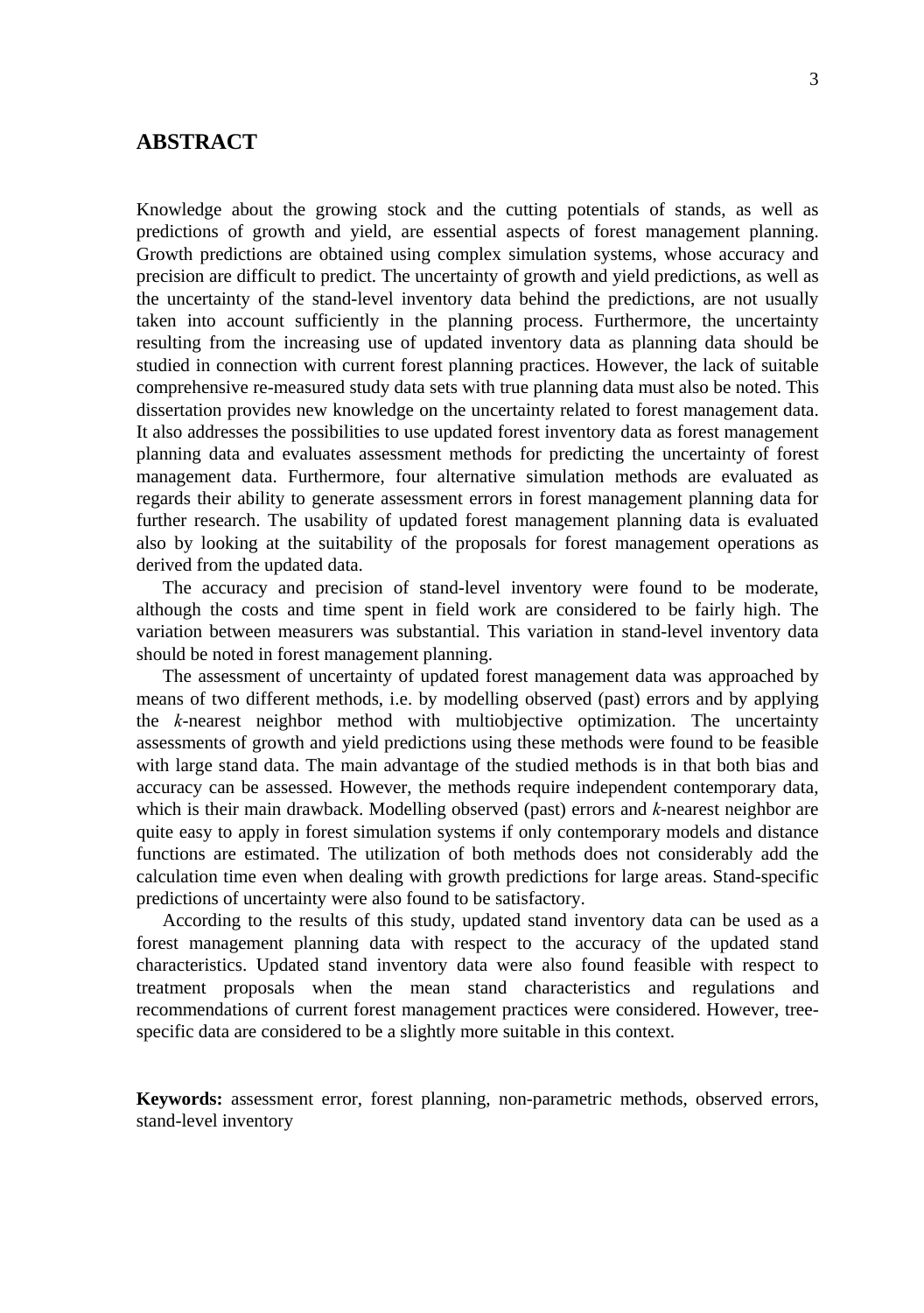## **ACKNOWLEDGEMENTS**

This study was carried out at the Joensuu Research Centre of the Finnish Forest Research Institute, and at the Faculty of Forestry of the University of Joensuu. The research was financed by the Ministry of Agriculture and Forestry, the Academy of Finland and the Faculty of Forestry, University of Joensuu, all of which are appreciatively acknowledged. Jari Varjo, Tuula Nuutinen, Kari T. Korhonen, Annika Kangas, Matti Maltamo and Jussi Saramäki applied for the funding and managed the research projects. The study was mainly done on a FFRI research program "Forest Management Planning" led by Tuula Nuutinen and on a FFRI research project "Forest inventory and estimation methods for management planning" led by Kari T. Korhonen. The datasets used in this study were provided by FFRI, Tornator Oy, Metsähallitus and Faculty of Forestry of the University of Joensuu. The Joensuu Research Centre (FFRI) supported good facilities for practising research, for which I especially would like to thank its director Jari Parviainen and official personnel.

I am very grateful to all my supervisors, Annika Kangas, Tuula Nuutinen, Kari T. Korhonen and Matti Maltamo for their support, valuable comments and suggestions, and encouragement, and their endless patience during the study. Furthermore, I warmly thank my pre-examiners, Prof. Jyrki Kangas and Dr. Jari Miina, for their valuable comments and encouragement to finish this study.

I like to thank all the colleagues from the Finnish Forest Research Institute, Joensuu Research Centre and University of Joensuu, Faculty of Forestry, for their valuable help and enjoyable company during doing this study. I wish to thank Mikko Kurttila for valuable comments and suggestions of this study and encouragement. Furthermore, I warmly thank the MELA team from the Finnish Forest Research Institute for their support and cooperation with the MELA simulator.

I acknowledge Erkki Pekkinen, who revised the English of this summary and article IV, and Lisa Lena Opas-Hänninen, who revised the language of article II. In addition, I like to thank Katri Luostarinen for helping me with the layout of this summary.

I would like to thank my parents, all other relatives and friends for their encouragement and interest in my work. Finally, I express my heartfelt thanks to my companion Marjo Ruottinen for her caring and support.

Joensuu, October 2005 Arto Haara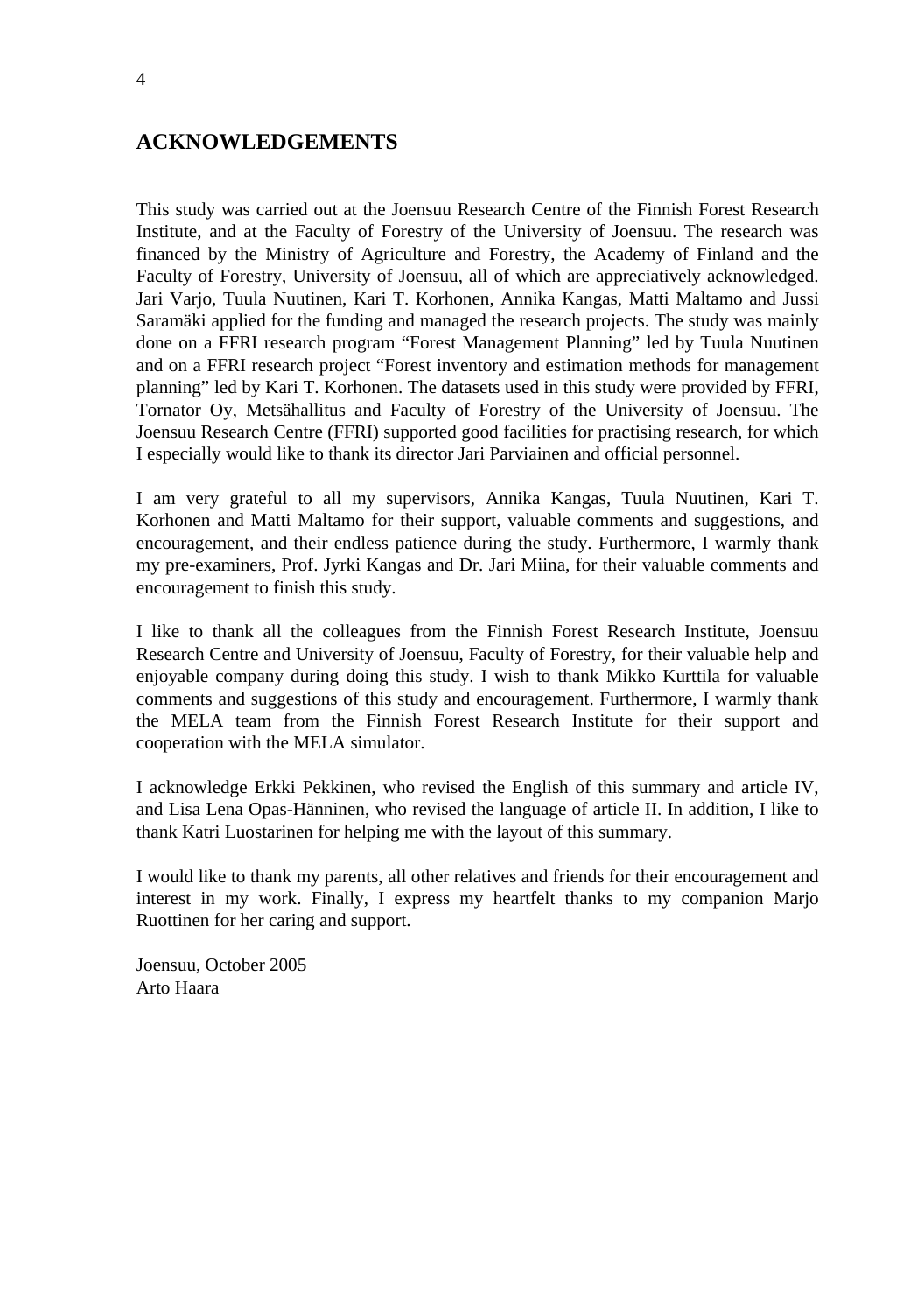## **LIST OF ORIGINAL ARTICLES**

This thesis includes the following articles, which are referred to in the text by means of Roman numerals.

|    | Haara, A. and Korhonen, K.T. 2004. Kuvioittaisen arvioinnin luotettavuus.<br>Metsätieteen aikakauskirja 4/2004: 489-508.                                                    |
|----|-----------------------------------------------------------------------------------------------------------------------------------------------------------------------------|
| П  | Haara, A. 2003. Comparing simulation methods for modelling the errors of<br>the compartment inventory data. Silva Fennica 37(4): 477-491.                                   |
| Ш  | Haara, A. 2002. Kasvuennusteiden luotettavuuden selvittäminen knn-<br>menetelmällä ja monitavoiteoptimoinnilla. Metsätieteen aikakauskirja<br>3/2002: 391-406.              |
| IV | Haara, A. 2005. The assessment of the uncertainty of the updated stand-<br>level inventory data. Manuscript.                                                                |
| V  | Haara, A. and Korhonen, K.T. 2004. Toimenpide-ehdotusten tuottaminen<br>laskennallisesti ajantasaistetusta kuvioaineistosta. Metsätieteen<br>aikakauskirja 2/2004: 157-173. |

Arto Haara is the corresponding author of studies I and V. The planning work was done by both authors. Arto Haara did the data processing and calculations, and he wrote the original manuscripts. The final texts of studies I and V were written by both authors.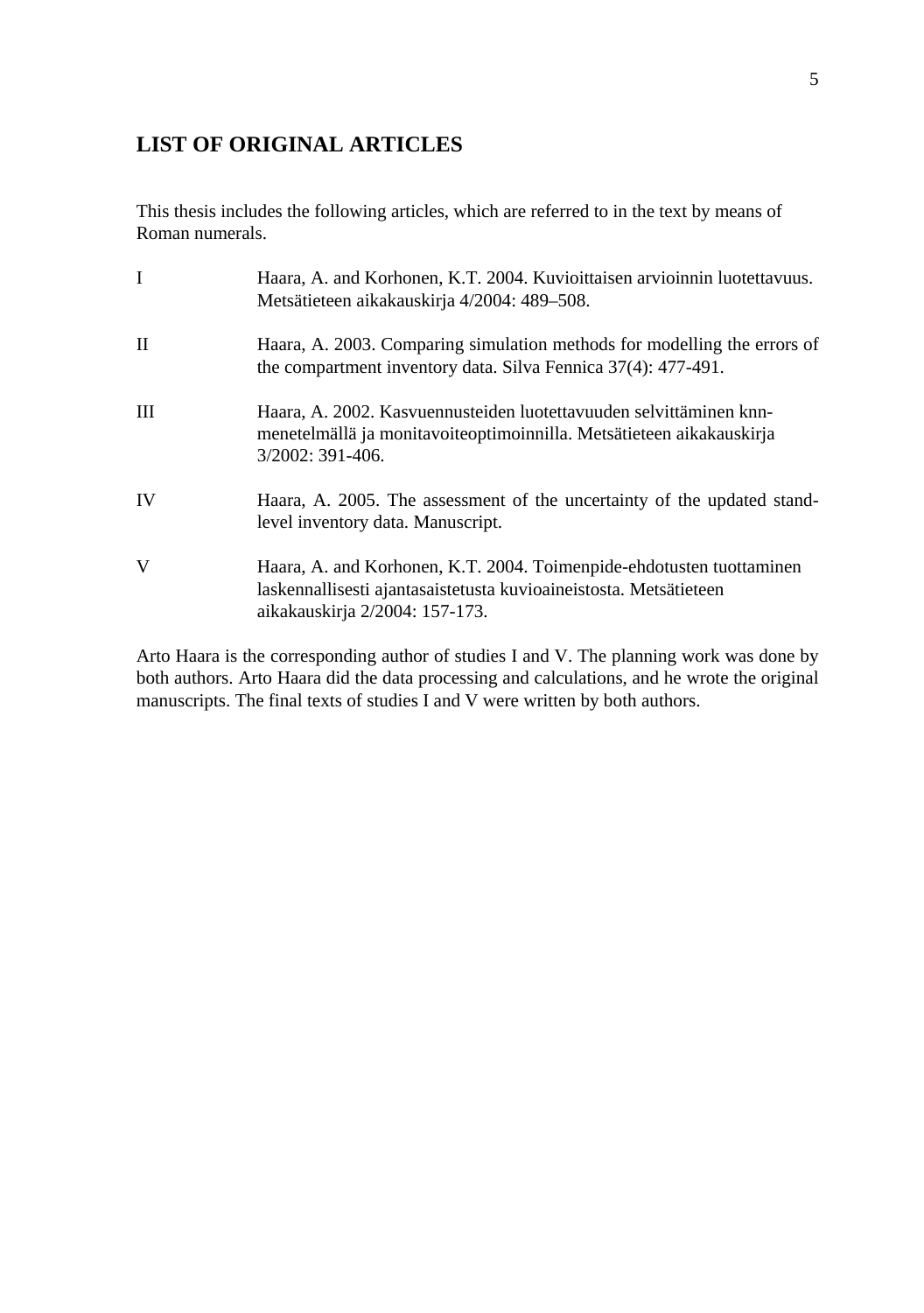## **CONTENTS**

| 2. THE UNCERTAINTY OF FOREST MANAGEMENT PLANNING DATA8                               |  |
|--------------------------------------------------------------------------------------|--|
|                                                                                      |  |
|                                                                                      |  |
|                                                                                      |  |
|                                                                                      |  |
| 2.2.3 The uncertainty assessment of growth and yield predictions13                   |  |
|                                                                                      |  |
|                                                                                      |  |
| 3.2 Comparing simulation methods for modelling errors in stand inventory data (II)17 |  |
| 3.3 Assessment of uncertainty of updated stand-level inventory data (III, IV)18      |  |
| 3.4 Usability of updated forest management planning data for suggestions             |  |
|                                                                                      |  |
|                                                                                      |  |
|                                                                                      |  |
|                                                                                      |  |
|                                                                                      |  |
|                                                                                      |  |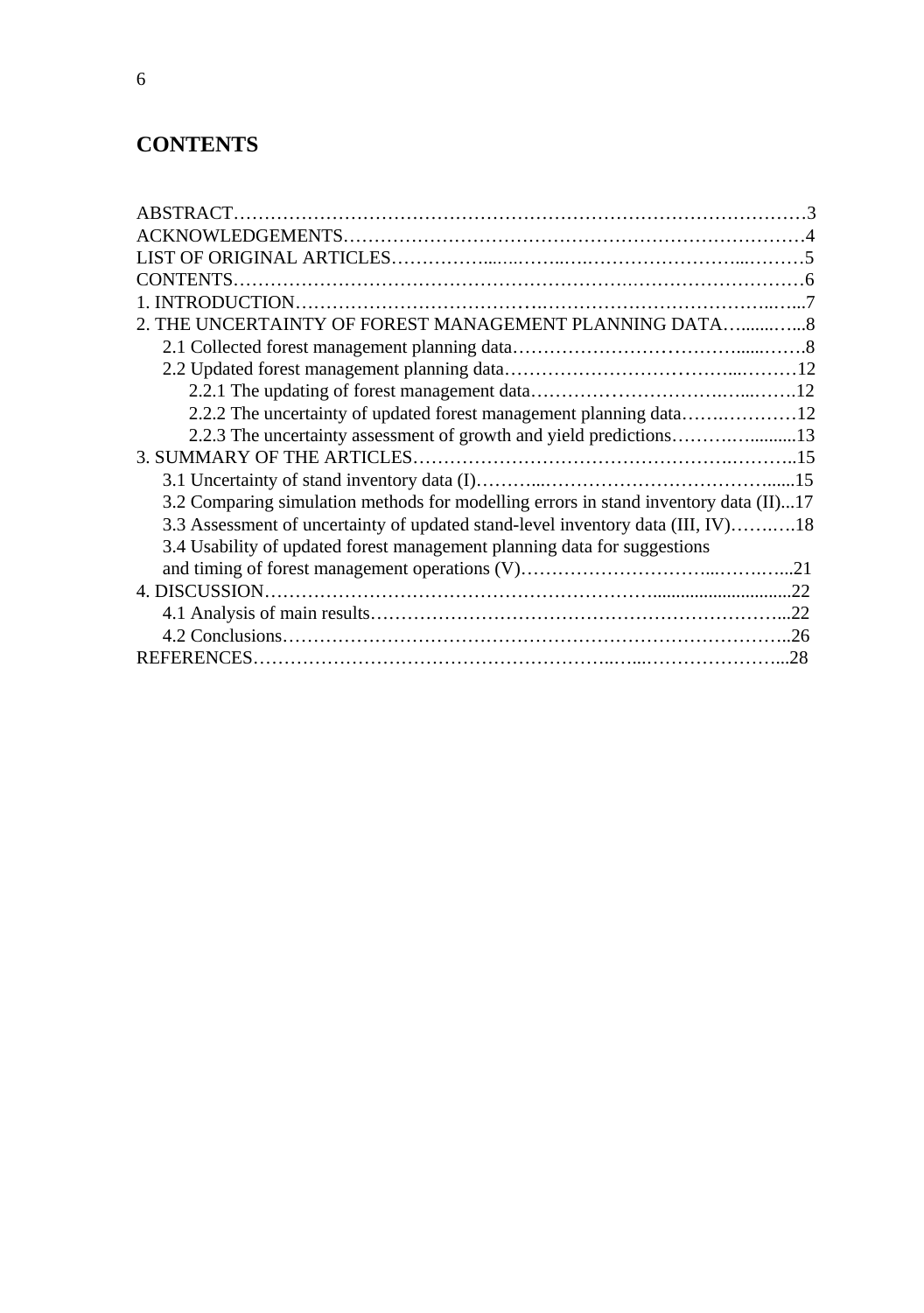## **1. INTRODUCTION**

Accurate and real-time forest inventory data are essential for forest management planning. In most Nordic countries, forest inventory data from non-industrial private forests have been collected by using subjective inventory methods, e.g. ocular inventory methods with supporting field measurements. The importance of these private forests is significant because of their extent and intensive management. In Finland, for example, the proportion of the privately-owned forests is substantial, covering about 60% of the total forest land and their proportion of the total cuttings is considerably larger. Field inventory and forest management planning in these forests are carried out at intervals of 10-20 years.

The main part of the costs of forest management planning accumulates in field inventory. The costs of traditional stand-level inventory are fairly high, but its accuracy is still considered to be fairly low (e.g. Poso 1983, Laasasenaho and Päivinen 1986, Ståhl 1992, Paananen and Uuttera 2003). Recently, there have been steps taken to reduce these by updating inventory data computationally (e.g. Anttila 2002a, Hyvönen and Korhonen 2003). In the updating process, stand growth and yield of stands are simulated using the old inventory data. Those stands, in which management operations (e.g. thinnings, clear cuttings, silvicultural operations) have been carried out after the initial inventory, might often have been re-measured after the operation. This updating process may reduce the precision of the inventory data.

Although stand-level inventory is widely applied in Finland, comprehensive research results on the accuracy of the current tree species-specific stand-level inventory are not available. Most of the associated research was done in the 1980s, when stand-level inventory data were not as detailed as they are nowadays (Poso 1983, Laasasenaho and Päivinen 1986). In addition to this, the further processing of inventory data and most of the models used in the calculation process have changed since those times. Cost-effective and less subjective inventory methods are also being studied constantly. Recent studies on the accuracy of the tree species-specific stand inventory data have been done with small stand data sets, and the main purpose of such studies has been to examine alternative inventory methods such as remote sensing applications (e.g. Pussinen 1992, Hyyppä et al. 1999, Anttila 2002a, Anttila 2002b, Hyvönen 2002). Thus, the usability of inventory data collected using new inventory methods must be studied with respect to traditional standlevel inventory data and noting the possibility to update old inventory data computationally.

There is currently a lack of comprehensive re-measured study data sets with true planning data. This being so, errors in stand-level inventory must be generated into study data. Moreover, knowledge about the uncertainty of stand-level inventory data is essential when generating errors.

In this dissertation, the uncertainty of forest management planning data is studied. The uncertainty of inventory data is studied both at stand level and at forest level. The methods of assessing uncertainty are also examined with respect to the empirical uncertainty of updated forest management data. The prediction methods used should be in reasonable compliance with current forest planning practices. The uncertainty associated with updating is assessed in terms of the validity of the updated stand characteristics and by the usability of the proposed forest management operations. Hence, the objectives of the study are as follows:

1. To examine the uncertainty of forest management planning data and the possibilities to generate this uncertainty into independent data for further research. The motivation in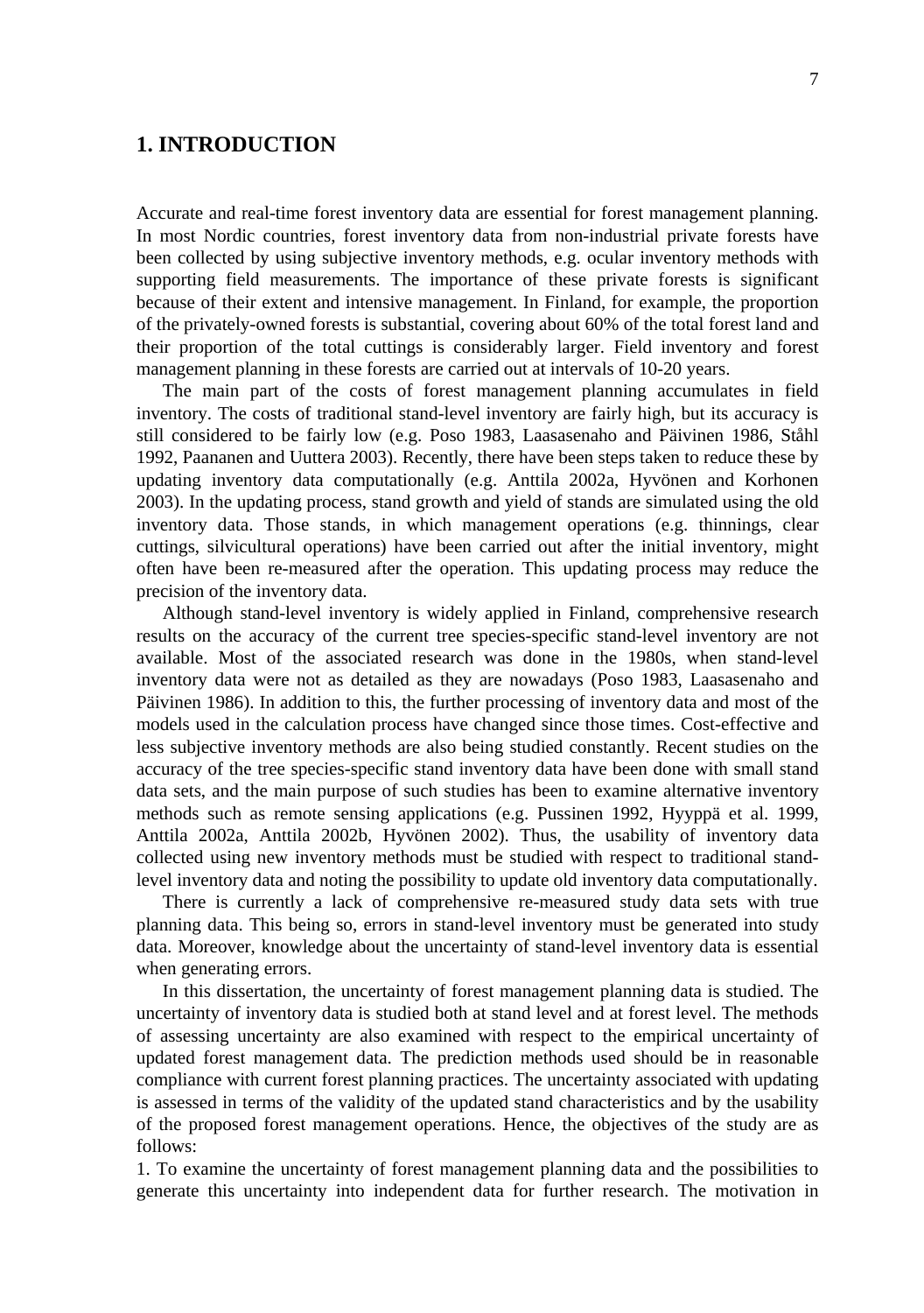Study I is to examine assessment errors of forest management planning data and to examine factors affecting the uncertainty of the planning data, e.g. variation between measurers, behavior of measurers, and effect of stand attributes. Study II compares four alternative simulation methods in regard to their ability to generate assessment errors in forest management planning data for further research.

2. To examine the uncertainty of updated forest management planning data and to examine different methods for assessing this uncertainty. Study III assesses the uncertainty of growth and yield predictions using the *k*–nearest neighbor method and multiobjective optimization, whereas Study IV uses the *k*–nearest neighbor method and modelling of observed errors and compares them in the assessment of the uncertainty of growth and yield predictions. Study V evaluates the usability of updated forest management planning data in terms of the suitability of the proposals for the forest management operations derived from the updated data.

## **2. THE UNCERTAINTY OF FOREST MANAGEMENT PLANNING DATA**

#### **2.1 Collected forest management planning data**

Woodlot-level forest planning produces information to support forest-related decision making by forest owners. Forest planning is considered to be an important forest policy instrument in Finland (Paananen and Uuttera 2003). Therefore, special emphasis has been constantly attached to the high degree of coverage of forest areas with management plans. The area of non-industrial private forests covered by stand-level forest inventory in Finland has been about one million hectares per year. The country's thirteen regional forestry centres are the main producers of forest plans of non-industrial private forestry, including the collecting of field data. Although stand-level forest inventory covers all the nonindustrial private forests in the particular planning area, only about half of the forest owners are willing to pay for and use their forest plans (Karppinen et al. 2002).

The main interest in stand-level inventory has been to find out the current growing stock, cutting potential, and the need for forest management and silvicultural operations in the stands, as well as determine the future predictions of these variables. In order to achieve this, some typical stand and tree characteristics are measured.

In Finland, as well as in the other Nordic countries, forest management planning data on non-industrial private forest woodlots are usually collected standwisely applying a subjective inventory method with supporting field measurements. A stand is the basic unit in this method; it is a homogeneous patch of forest about  $0.5 - 20$  hectares in size. The criteria for the delimitation of stands are based on relevant stand characteristics, e.g. site fertility, stand age, and tree species composition. A stand is also considered to be a feasible unit for forest operations, i.e. it is a compartment. One or more small stands can be combined in forest management planning to form a compartment in order to have a suitable stand size for forestry operations. Thus, stand and compartment are usually considered to be synonyms (Poso 1983).

Stand-level inventories of the non-industrial forests are mainly carried out using relascope (Bitterlich 1984) sample plots. The stand basal area is assessed as an average of subjectively located sample plots. Tree heights and diameters at breast height are not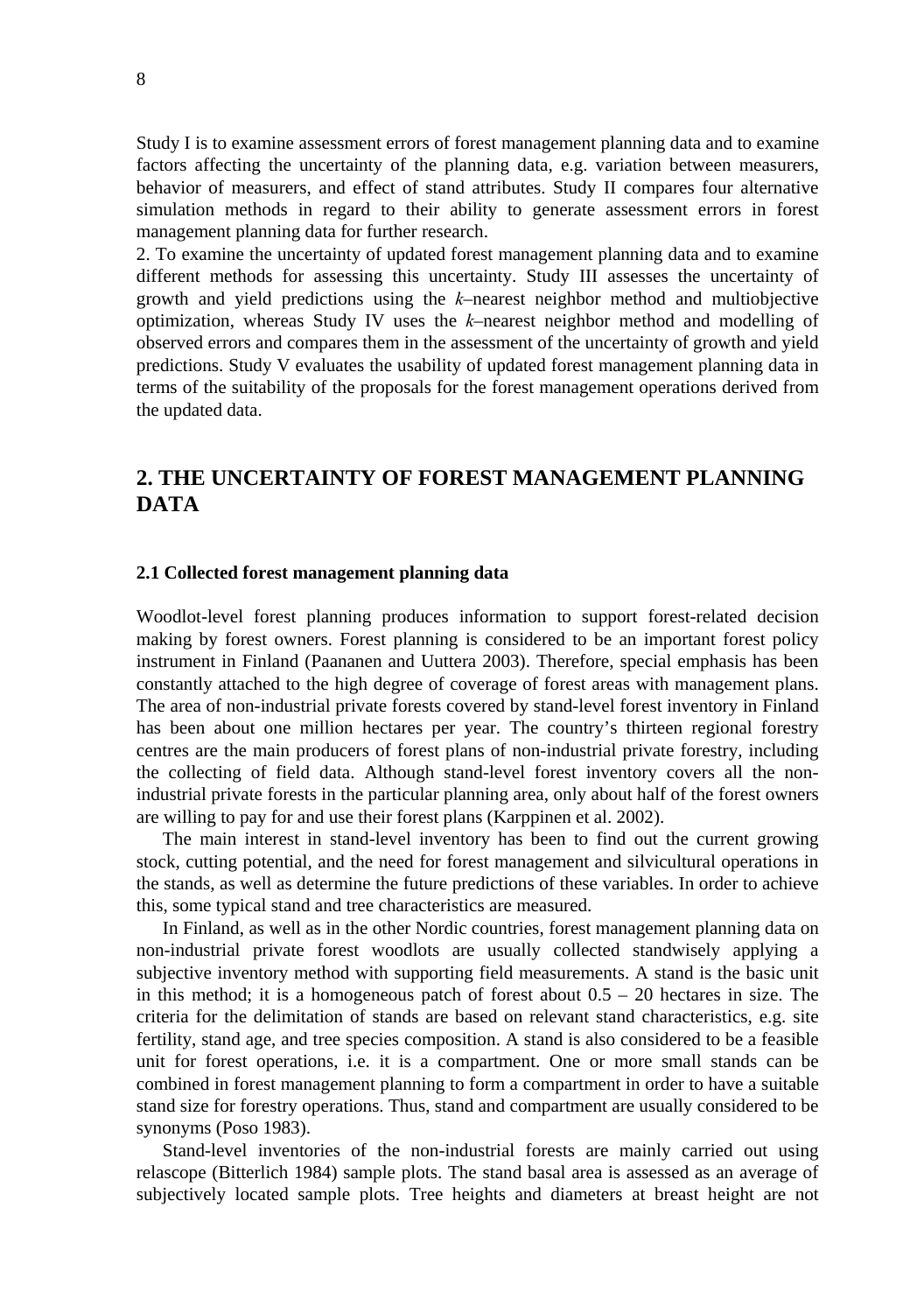measured from sample plot trees. Instead, the trees are tallied using the Bitterlich relascope, and the basal area median diameter tree per tree species per stand is then assessed by the surveyor. The diameters, heights and ages of these median trees are recorded. In addition to these records, the special characteristics of the stand (biodiversity, landscape and recreational values, damage, etc.) are recorded and included in the plan. Perhaps the foremost issue is to define the current and future management needs and cutting possibilities of the stand depending on the forest owner's goals. In practice, one measurer assesses a contiguous planning area of composed of numerous woodlots. This helps to reduce costs of fieldwork and to utilize better up-to-date aerial images. The aim is for the planning areas to cover the forests of a particular village, thus facilitating concentrated timber marketing operations, common meetings with the local forest owners, and larger forest inventory areas.

This kind of a stand-level inventory is a subjective inventory method. The measurer uses his own judgment starting from the delimitation of the stand, i.e. determining its boundaries. The number and location of the relascope sample plots is, in practice, up to the measurer. Furthermore, the measurer divides the total basal area into tree strata while also noting the tree species distribution. The choice of the basal area median diameter tree in each tree stratum is also based on the measurer's own judgment. Because of the said subjectivity, there is considerable variation in the precision and the accuracy of stand-level inventory. For example, the standard error of the mean stand volume can vary from 15% to 45% (e.g. Poso 1983, Mähönen 1984, Laasasenaho and Päivinen 1986, Nersten and Næsset 1992, Ståhl 1992, Pigg 1994). The differences between different study data and different computation methods explain this variation only in part. The accuracy of the stand-level inventory is usually examined with checking inventory including standwise systematic sampling of relascope or fixed sample plots. The differences between checking inventory methods can also add the variation between the results of various studies (Kangas et al. 2002). The accuracy of stand-level inventory varies a lot from one measurer to the next (e.g. Laasasenaho and Päivinen 1986, Haara 2003, Kangas et al. 2004). Low precision and the diverse content of stand-level inventory data are problems to be encountered when making use of stand-level inventory data. Thus, exact measures of the precision of standlevel inventory data cannot be achieved.

Usually the measurement errors associated with forest inventories, as well as other measurement errors, are presented hypothetically (e.g. classical measurement error model, Carroll et al. 1995):

$$
x_i = X_i + \varepsilon_i \tag{1}
$$

where  $x_i$  is the measured value,  $X_i$  is the observed value, and  $\varepsilon_i$  is the error. The error is assumed to implicitly correlate with the measured value as opposed to the observed value. The deviation of the measured value is supposed to be larger than the deviation of the observed value:

$$
var(x_i) = var(X_i) + var(\varepsilon_i)
$$
\n(2)

If the value of the considered variable is controlled by the surveyor, e.g. assessments of the variable are based on visual and subjective assessments more than the others, the classical model is no longer valid. Then the measured value is a fixed "readout", which is a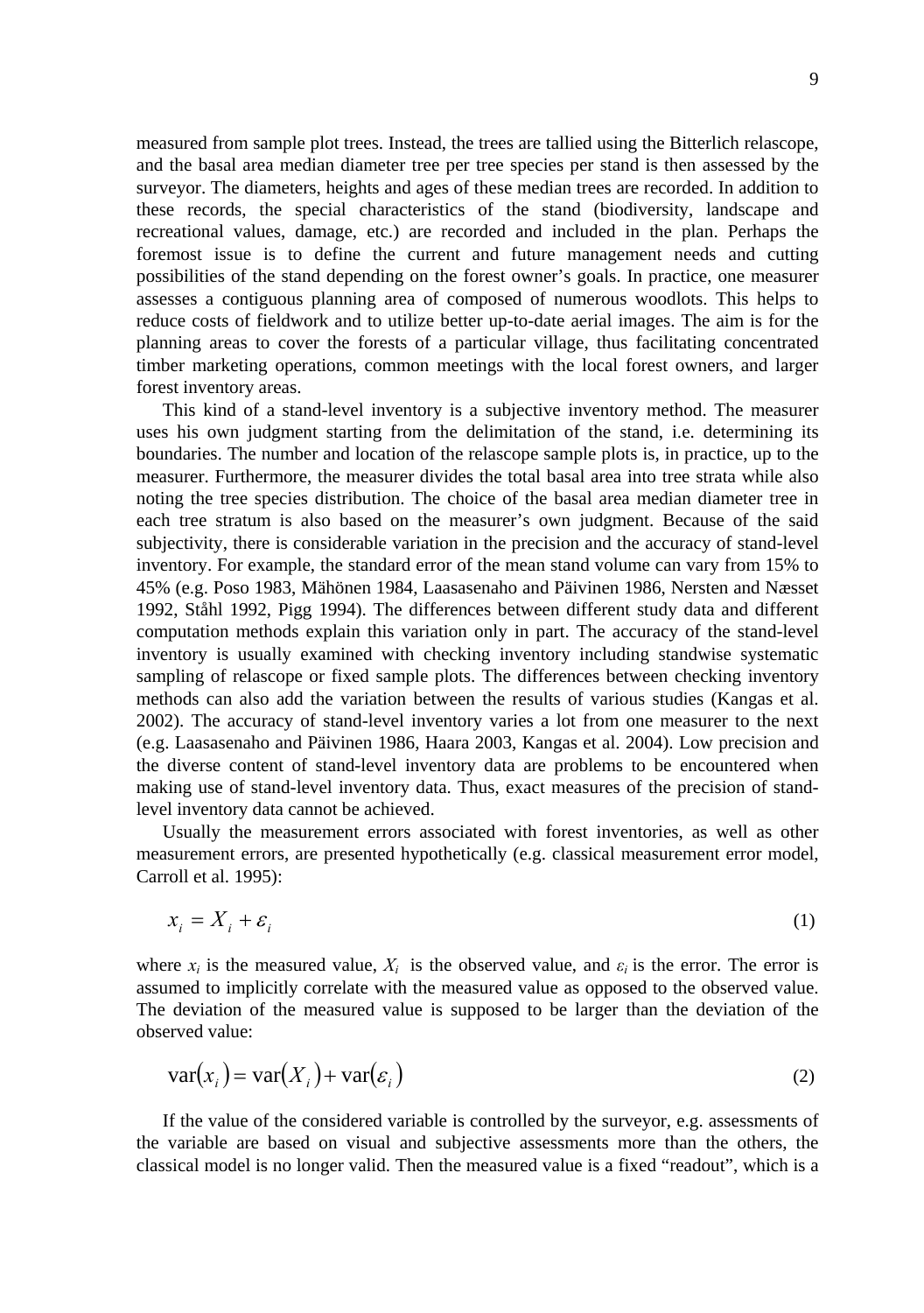typical value for the similar variables it represents (Lappi 1993, Kangas et al. 2002). This particular situation is referred to as Berkson's case:

$$
X_i = x_i + \varepsilon_i \tag{3}
$$

Now, the error is not dependent on the measured value. On the contrary, the error correlates with the observed value. Furthermore, the variance of the observed values is larger than the variance of the measured values:

$$
var(X_i) = var(x_i) + var(\varepsilon_i)
$$
\n(4)

A measurement error can also be a combination of both of the introduced error models. If that is the case, both the measured value and the observed value include error. There is a common hidden variable in the background (Kangas et al. 2002). The error correlates with both the observed value and the measured value, and the variances of observed values and measured values are approximately the same.

Because there are a lot of options in stand-level inventory, assessments can become controlled by the measurer's own conceptions. The assessed value of the stand characteristics is typical for the similar stands it represents (Kangas et al. 2002). Observed values are then ranged around of this 'readout'. The measurement errors of the stand characteristics cannot always be illustrated using the classical error model. On the contrary, Berkson's case often complies with the errors of stand-level inventory (Kangas et al. 2002).

The collected stand and tree characteristics are used as independent variables in the models used to predict the growing stock of the stand and stand growth and yield. The errors associated with these variables occur in different ways (Gertner 1986, 1991):

1) *Measurement error.* In practice, measurements cannot be made accurately because of time and budget constraints.

2) *Sampling error.* Forest inventories usually involve the use of some sampling method. Therefore, the variable will be in error because only a subset of the total population is used to produce the estimate. The magnitude of the error depends on sample size, plot size, sampling method, etc.

3) *Prediction error.* In complex simulation systems, the regressor variables of one model are commonly predicted using other models. These prediction errors can become very large due to propagation of errors from one model to another model.

4) *Classification error.* Measurements may be grouped into classes (e.g. dbh classes), which can be noticeably larger than the presumed measurement accuracy. Classification errors can also cause bias (Päivinen et al. 1992). Even if the observations are distributed symmetrically, the use of grouping can cause bias (Loetch et al. 1973).

In addition to the measurement errors (1), the subjectivity of stand-level inventory causes variation in assessments between measurers, because the method leaves a lot room for measurer's judgments and the inventory practices applied.

The collected stand-level data are used to predict the current growing stock of the stand and the growth and yield of the stand for forest planning and decision-making purposes using simulation systems. These systems usually consist of very complex and interlinked parts containing models for predicting development of the stands, e.g. models for regeneration, growth and mortality, influence of different management schedules on predictions (e.g. Eid 1990, Jonsson et al. 1993, Siitonen 1993).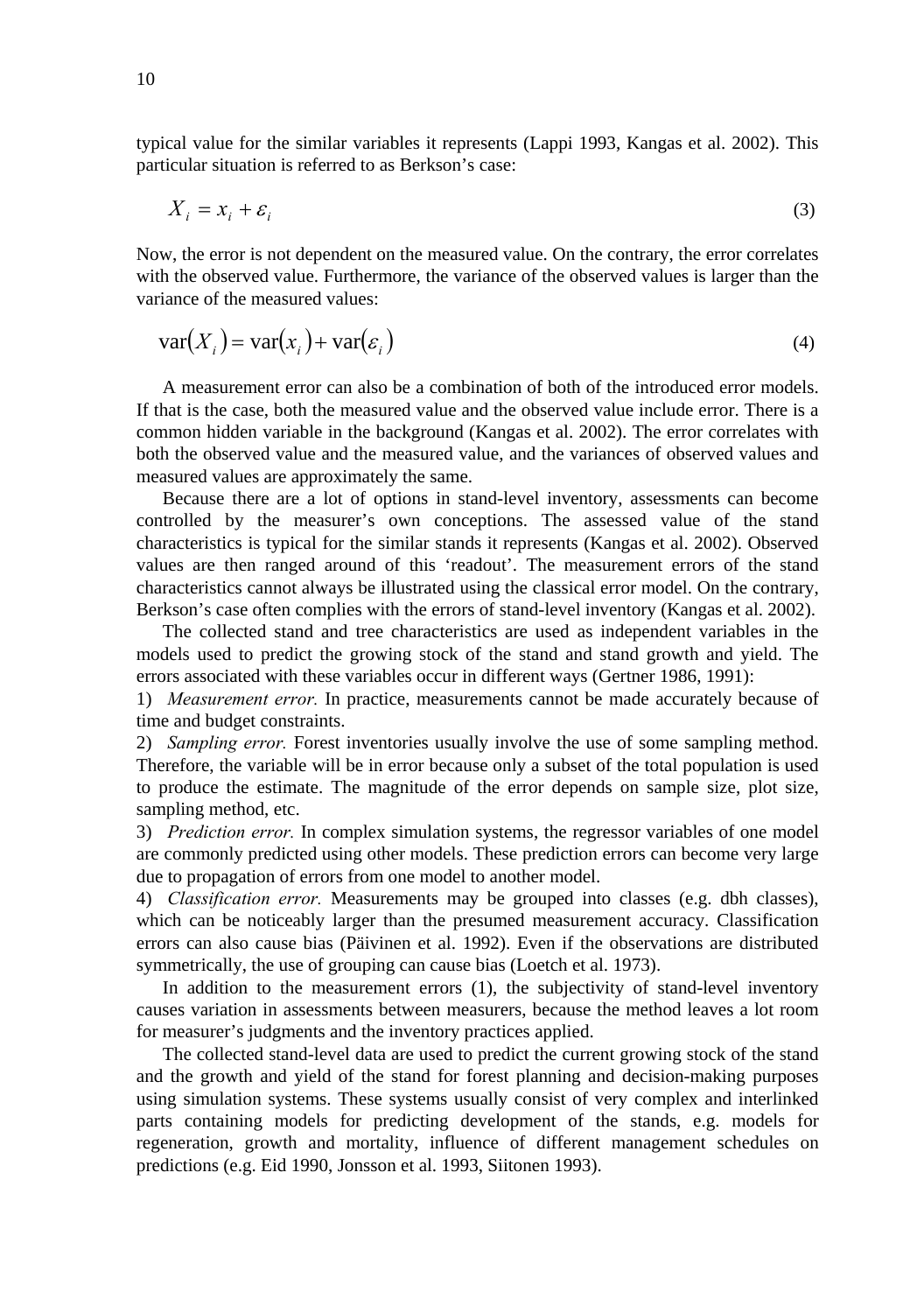In Finland, forest management data from non-industrial private forests have been collected and these data have been treated using the SOLMU planning system since 1997 (SOLMU. Maastotyöopas. 2003). Forest management planning comprises the planning of forestry on individual woodlots as well as regional forest inventory. The content of the inventory data have been the same for both purposes. In SOLMU, stand boundaries are delimited on aerial photographs. Preliminary delimiting of stands is performed before field inventories are carried out. Old stand boundaries and topographical maps are used at this stage. The final stand boundaries are determined during field inventory, and indistinct stand boundaries are checked. The preliminary delimitation of stands can also be done semiautomatically using segmentation techniques (e.g. Pekkarinen 2002, Sell 2002), but the final delineation, nevertheless, has to be done manually because of the constraints of these techniques.

Before the adoption of the SOLMU system, the contents of inventory data collected from private forests were entered in the TASO planning system (Taso. Maastotyöopas …1993). The TASO data were also collected stand-specifically. The main difference between these inventory systems was the briefer description of the growing stock in the TASO system. Mean age, mean diameter, mean height and basal area were collected for the entire stand. The proportions of the tree species were derived from their proportion in the basal area or total stand volume. The tree species-specific stratum was recorded if its basal area or volume proportion amounted to at least 10% of the total basal area or total volume of the stand. Furthermore, the level of detail in TASO data varied a lot; sometimes only age, mean volume and proportions of the tree species were recorded. However, TASO data are still used in forest management planning, sometimes even in updating, as there may be no other more recent stand-specific field data available on the inventory area. In these cases, TASO data have to be first converted into SOLMU data format to enable them to be used in simulation systems (explained further in Chapter 3.2). In some cases, only available forest planning data can be predecessor of TASO-data, i.e. MTS-ALUE/Tapio-data (Ranta 1986), or a conversion from it. In MTS-ALUE/Tapio planning system, only stand age and volume, and proportions of pine, spruce and deciduous trees were recorded.

In Finnish private forestry, the collected stand-level data (SOLMU data) are applied, with an increasing tendency for notifying forest owner's goals, in the forest plan preparation process. Stand development and optimization of management schedules for stands fitting the management goals are performed using the MELA system (Siitonen et al. 2001). MELA is a forestry model and an operational decision support tool for integrated forest production and management planning designed for Finnish conditions (Siitonen et al. 1996). SOLMU data and the MELA system are utilized in TFOREST geographical information system, which includes establishment of planning data from the inventory data, the management of planning data, and forest management planning facilitating multipurpose forest plans (TFOREST- metsätalouden … 2004).

Theoretical diameter distributions and individual tree growth models are used in forest management planning packages for predicting stand volume, timber volume and stand growth (Kangas and Maltamo 2000c). Theoretical diameter distributions are mainly predicted using species-specific basal area diameter distribution models with some assessed stand variables. The wide use of theoretical models, instead of measuring empirical diameter distributions, is based on cost restrictions impacting on field work. In TFOREST system, Weibull distributions have been applied (e.g. Kilkki and Päivinen 1986, Kilkki et al. 1989, Maltamo 1997). However, the use of percentile-based diameter distribution models, Johnson's  $S_b$  distribution models, as well as calibration of the Weibull distributions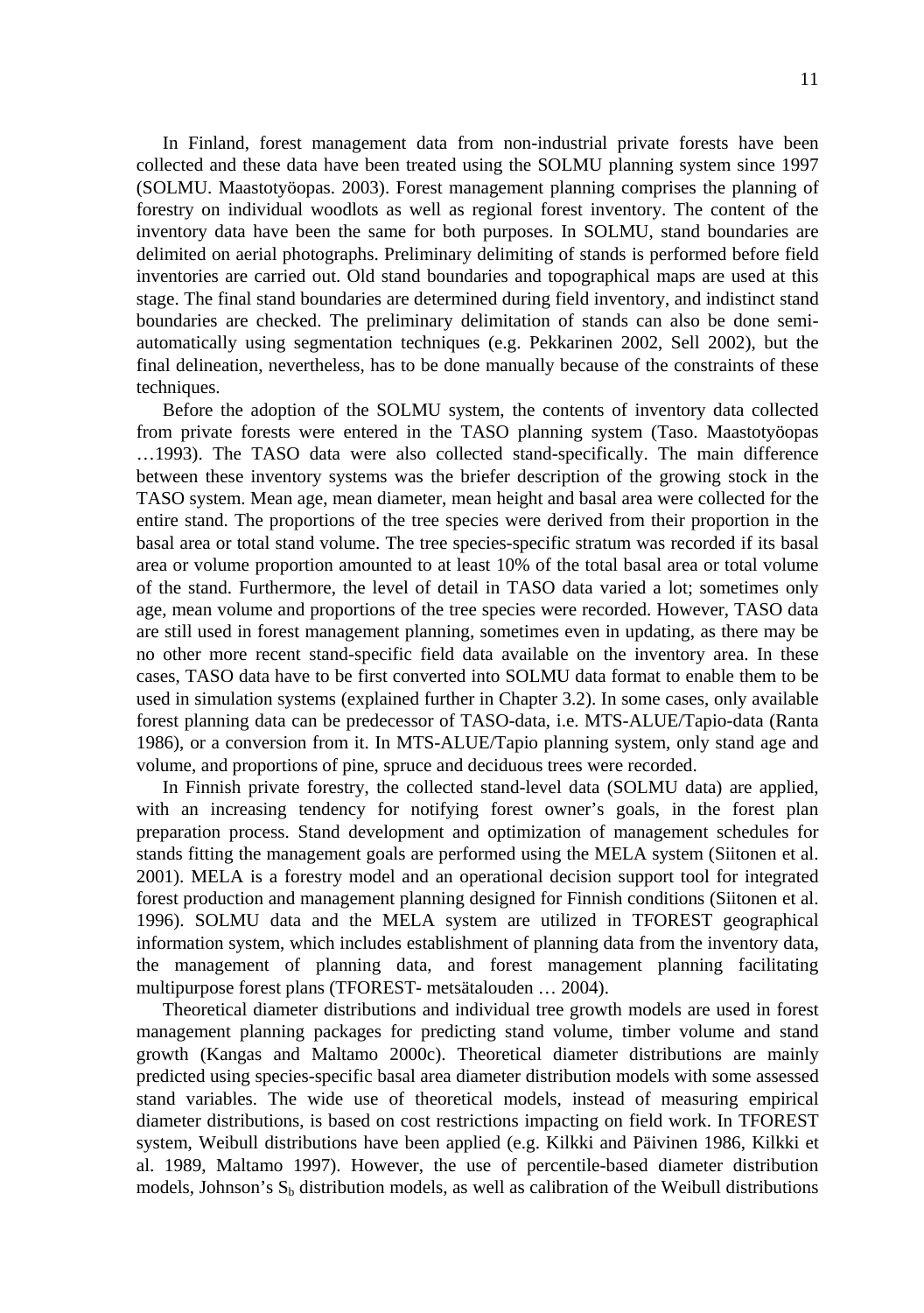with the number of stems, have been enabled in MELA planning package (Maltamo et al. 2002a, b).

#### **2.2 Updated forest management planning data**

### *2.2.1 The updating of forest management data*

The Finnish forest management planning system for private forestry is currently under development. (e.g. Uuttera et al. 2002, Rakemaa 2003, Vierula 2003). In the course of this process, the alternatives for the currently applied inventory system will be developed and investigated. The main problem comes from the demand to decrease the costs of stand-level inventory, while at the same time striving to increase the accuracy of the inventory data gathered. One possible alternative is to utilize existing inventory data and information about management operations for computational updating of the inventory data. The said updating in regard to stand characteristics can be combined with the visual interpretation of aerial images (Anttila 2002a). Besides traditional stand-level inventory, also other possibilities and new inventory methods are being studied when updating forest management planning data (Paananen and Uuttera 2003). The use of sophisticated remotesensing techniques offers one possible alternative (e.g. Næsset and Bjerknes 2001, Anttila 2002b, Hyvönen 2002, Maltamo et al. 2004, Korpela 2004, Korpela and Anttila 2004, Næsset 2004).

When the old inventory data are updated, the management operations performed during the updating time must be determined. Hyvönen and Korhonen (2003) studied the possibilities to utilize various registers of silvicultural operations and cuttings in forest management planning. These register data were used as *a priori* information of the management schedules of non-industrial private forests during the updating time. In addition to registers, the forest owners were also interviewed with the purpose of collecting management schedule data. The computational updating of the stand characteristics based on old inventory data with the management schedule data was found to be a promising alternative in the endeavor to obtain forest data for forest management planning. The updated forest stand data were found to be as reliable as the new inventory data. Over 90% of the operations implemented during the updating time were pinpointed without field checking. However, the updating time of the study was only 5-6 years. The costs and the time consumption were not studied.

#### *2.2.2 The uncertainty of updated forest management planning data*

Accurate predictions of forest growth and yield are required in forest management planning. The uncertainty of the predictions may include both random and systematic variation. The precision (variance) evaluates random variation, bias measures systematic variation, and accuracy (mean square error, MSE) measures both.

Prediction error in a statistical model has four main sources (Kangas 1999): (i) model misspecification, (ii) random estimation errors of model coefficients, (iii) residual variation of models, and (iv) errors in independent variables of models. Judgmental aspects in predictions can also cause some error (Alho 1990, Kangas 1999). In such a case, an outside observer may disagree with given judgments or prior beliefs about the parameters of the model, or the given weight of beliefs in predicting (Alho 1990). Planning packages can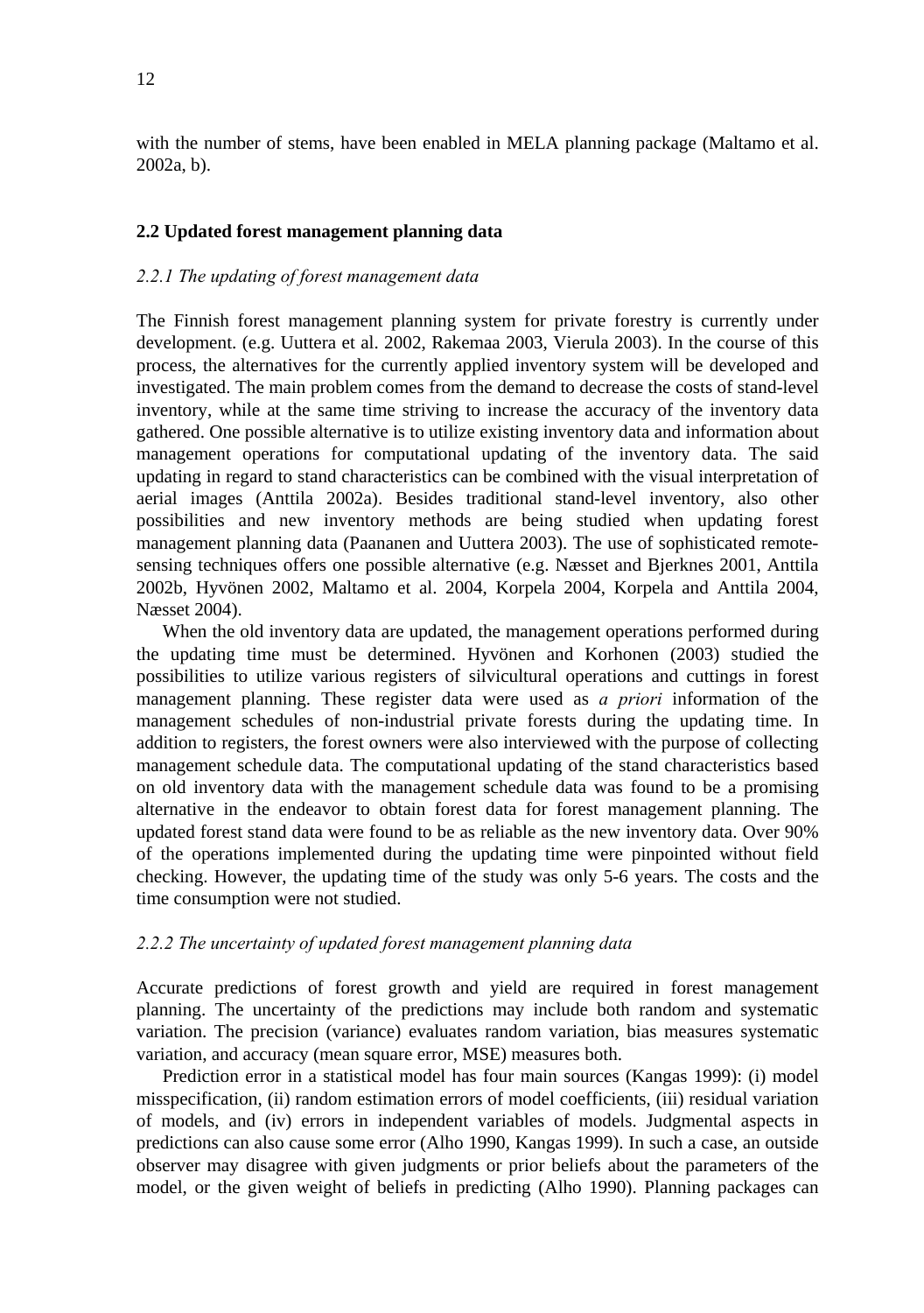include some parameters under the judgmental aspects of the user (e.g. Redsven et al. 2004), and expert knowledge has been mobilized for growth models with prevailing planning systems (e.g. Hackett and Vanclay 1998).

The accuracy of growth and yield predictions is often unknown in decision-making or it is simply ignored. Predictions are usually made employing complex simulation systems consisting of network of models with fixed and estimated coefficients. The predictions of some models are used as predictor variables in other models. This use of model chains leads to propagation of errors. In addition to this, the length of the prediction period has an effect on the reliability of the predictions (Kangas 2001). It is a common practice to predict growth at 5-year intervals in forest management planning systems (e.g. Hynynen et al. 2002). The prediction errors of each period are propagated in further predictions (e.g. Salminen 1996, Kangas 2001). Because the separation of error sources and their interaction are very difficult to examine, the influence of different error sources in predictions is mainly studied via aggregated errors. Otherwise, the prediction of uncertainty can become very difficult. The errors from the different sources are not summarized in mean square error, because the opposite biases of different error sources can compensate each other (Lappi 1993).

In general, increased model complexity results in decreased predictive precision (Mowrer 1989). The relative importance of the error sources of the prediction errors can vary in time: in the short term, the residual variation of the models or the quality of the initial data set can be dominant, but in the long term, the model misspecifications can be the foremost source of error (Kangas 1999).

The growth models of the simulation systems are usually built to predict growth under average weather conditions (e.g. Kangas 1998, Hynynen et al. 2002). Kangas (1998) reported that simulation of annual variation in diameter growth markedly increased the coefficient of variation of stand volume growth. The annual variation of weather conditions affects the accuracy of growth predictions, especially in the case of short-term predictions (Kangas 1998). The annual variation of climatic conditions can also increase (e.g. Pan and Raynal 1995). Thus, the uncertainty of growth predictions can also increase.

#### *2.2.3 The uncertainty assessment of growth and yield predictions*

The uncertainty of growth and yield predictions is usually assessed using the mean square error method and with its two components, variance and bias. The assessment of the uncertainty of forest simulators includes either (i) the study of the misspecification of the models and its influence, or (ii) the study of the reasons causing the uncertainty. Misspecifications of the models are usually studied and analyzed by applying sensitivity analysis, which is used to study the influence of a certain detail of the model on model predictions and the sensitivity of the models to changing circumstances (Salminen 1996). The reasons for the uncertainty of predictions are usually studied by analyzing the errors.

The simplest way to assess the uncertainty of the growth and yield predictions is to apply confidence intervals. The observed errors of the predictions of the stand characteristics are sorted out and uncertainty of the predictions is then assessed using quartiles (e.g. 2.5% and 97.5% quartiles). The error of the predictions is the difference between estimated growth and observed growth in the light of empirical data, e.g. growth obtained via data from re-measured data plots.

The complexity of forest simulators leads to the propagation of the errors of the several models. Thus, it is difficult to assess the confidence intervals for the predictions.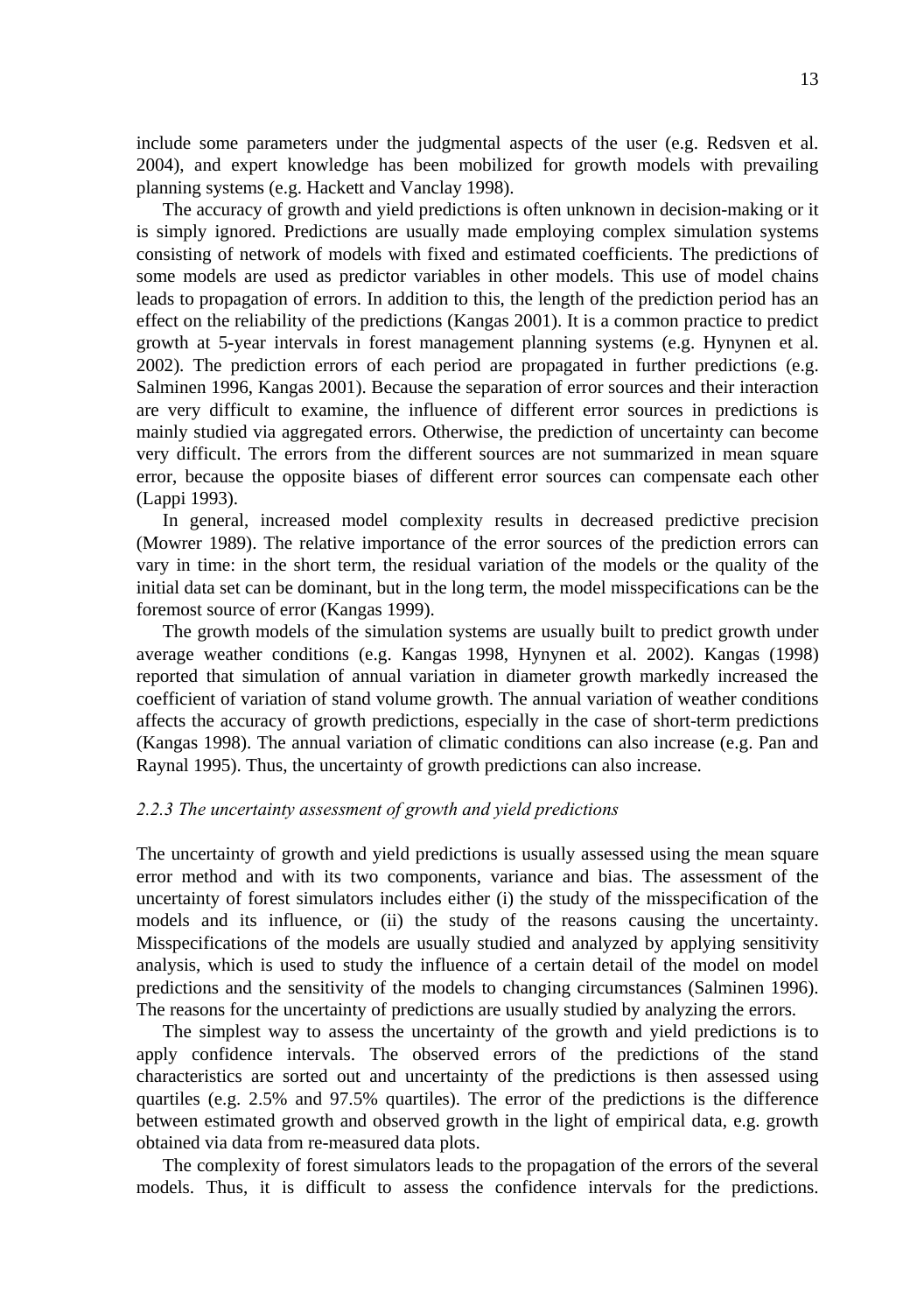Confidence intervals can be constructed if suitable checking inventory data are available. However, future growth cannot be measured. Therefore, the uncertainty of predictions must be assessed using accurately re-measured sample plots. Problems arise in that sample plots have been established for other purposes, and there are not enough of different kinds of stands for reliable estimates of the uncertainty of growth and yield predictions under different circumstances. The contents of the existing data can vary a lot between different data sets. In addition to this, there are only a few sets of data sets from long-term sample plots. Suitable existing data have been used most probably as modeling data in some parts of the planning systems.

There are some limitations to empirical assessments of uncertainty, and these must be taken into account. The assessments of uncertainty of growth predictions are calculated for certain past periods and limited areas. The extrapolation of assessments for future and for other areas should be considered carefully. The measurement errors in the empirical data should also be taken into account (Kangas and Kangas 1997, Ojansuu et al. 2002). The use of confidence intervals does not require the assumption of a normal distribution of errors. Thus, empirical confidence intervals can be used in the assessment of uncertainty, even if the distribution of the errors in periodical growth predictions does not follow normal distribution. In practice, there is a lack of available empirical re-measured data for the assessment of the precision of growth predictions for forest management planning purposes.

Uncertainty can also be assessed using estimation methods. The two most frequently used methods of assessing the precision of growth predictions have been Monte Carlo simulation and variance propagation methods, such as Taylor series approximations, in which the total prediction error is composed of several error sources (Kangas 1999).

Monte Carlo simulation has been widely used in assessing the uncertainty of growth predictions and the influence of initial data and predicted independent variables (e.g. Gertner and Dzialowy 1984, Mäkelä 1988, Mowrer 1991, McRoberts 1992, McRoberts et al. 1994, McRoberts 1996, Kangas 1997, 1998, 1999). Monte Carlo methods comprise the repeated sampling of the probability distribution for model parameters, driving variables, boundary conditions and initial conditions, and the use of re-iterated simulations (Rubinstein 1981). The probability distribution of model prediction is then derived from the combination of model predictions resulting from re-iterated simulations based on sampled inputs. The main advantages of Monte Carlo techniques include that precision can be assessed without an independent measurement data set and the effect of certain assumptions or models can be studied separately (Kangas 1999). Monte Carlo techniques are especially applicable for the assessment of the uncertainty of complex simulation systems in which non-linear growth models and propagated models are used. However, Monte Carlo simulations produce only a lower limit for the true variance because all the error sources may not be known and cannot therefore be taken into account (Kangas 1999). In addition to this, the dependencies of various error sources may not be known. Furthermore, Monte Carlo methods require massive computations when dealing with large areas.

Variance propagation methods, such as the Taylor series expansion (e.g. Mowrer and Frayer 1986, Gertner 1987, Mowrer 1991, Summers et al. 1993, Kangas 1996), require the computation of a deterministic output trajectory for the model, which is then followed by the quantification of the effects of various small in amplitude sources of input uncertainty or uncertainties about the reference trajectory (Burges and Lettenmaier 1975, Argantesi and Olivi 1976). The variance propagation methods can be used also for estimating the confidence intervals of the predictions (Ripley 1987). Although the use of variance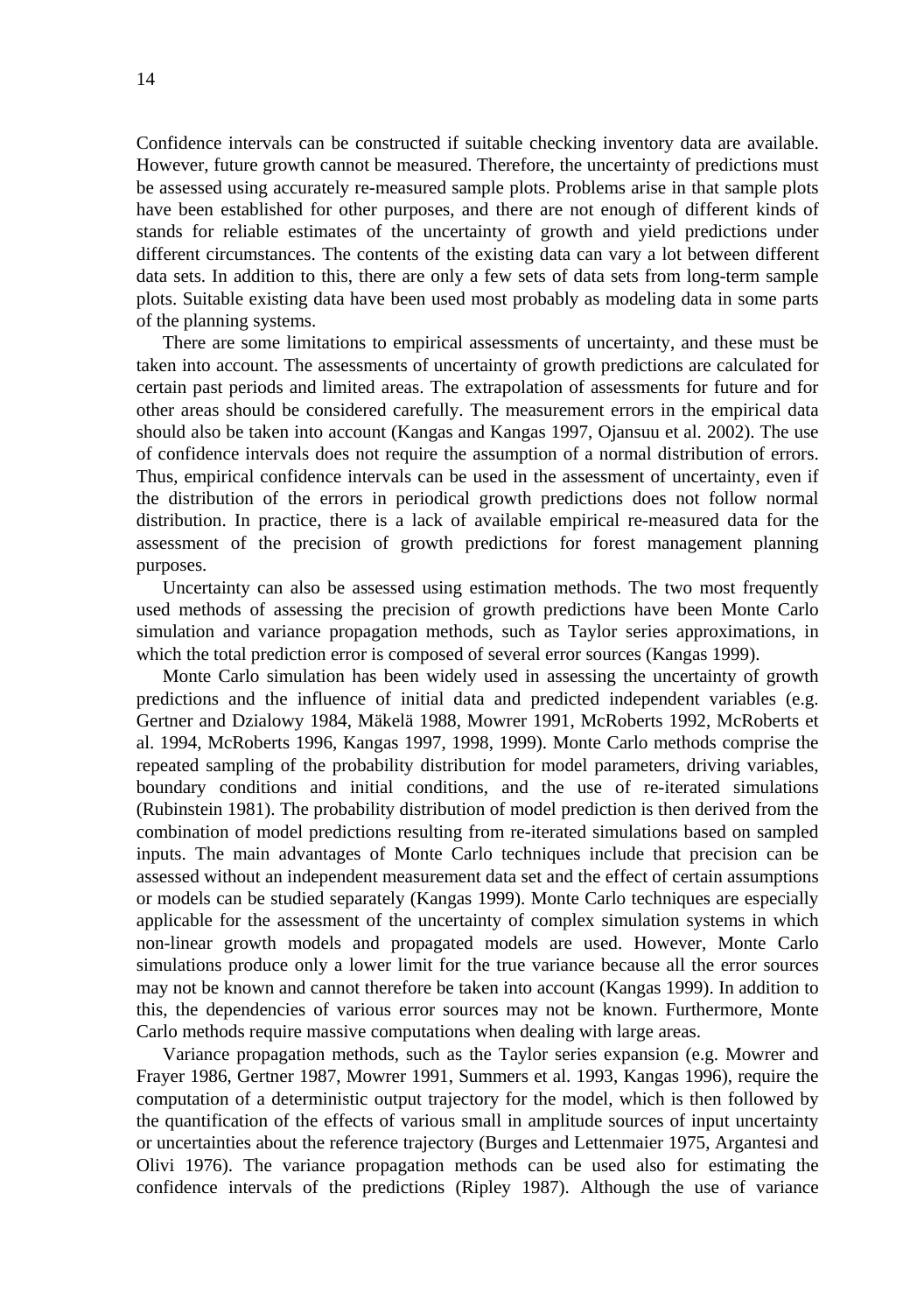propagation methods can be difficult in complex situations because of their highly restricted requirements, these methods can be more suitable than Monte Carlo methods when the simulation data are large (Gertner et al. 1995, Kangas 1996).

Forest growth and volume functions are quite often nonlinear with respect to independent variables. When this is the case, unbiased random errors in independent variables will result in biased predictions (Lappi 1993, Gertner 1996). This bias can be approximated by using Taylor series expansion (e.g. Gertner 1996, Kangas and Kangas 1997, Kangas 2001). The knowledge on how sensitive a certain function is to random errors helps to determine the allowable maximum errors. Furthermore, the sensitiveness of the corresponding models to the errors in the initial data can be evaluated.

A simple and effective way to assess the uncertainty of growth and yield predictions is to model observed (past) errors of the interesting variables (Kangas 1999). The observed errors are the differences between the predicted growth of the interesting variables and empirical growth. The use of an elementary model method offers also a simple way to assess the uncertainty of growth and yield predictions (Kangas 1999). In this method, an elementary model is formed to estimate the growth and yield of interesting variables. Model variance is used as a way of assessing the uncertainty of the simulation system giving an upper bound for the variance. The assumption behind the method is that the elementary model must be less precise than the simulation system.

The assumption that the uncertainties of growth predictions of similar stands are equivalent makes it possible to utilize the predictions of uncertainty of similar stands when forecasting the uncertainty of the growth predictions concerning the target stand. Nonparametric methods predict the value of present interest as the, mainly weighted, average of the values of most identical observations (Härdle 1989, Altman 1992). Thus, these models can be utilized in a manner similar to the least-square regression analysis models. In forestry, non-parametric methods have been used widely in many applications. Especially multi-source and multivariate forest inventories have been very popular applications (e.g. Kilkki and Päivinen 1987, Moeur 1987, Muinonen and Tokola 1990, Tomppo 1992, Moeur and Stage 1995, Holmström et al. 2001), but non-parametric methods have been used also for purposes such as generalizing sample tree information (Korhonen and Kangas 1997), estimating diameter distributions (e.g. Haara et al. 1997, Maltamo and Kangas 1998), estimating growth (Sironen et al. 2001) and yield (Maltamo and Eerikäinen 2001), modeling forest regeneration (e.g. Ek et al. 1997, Hassani et al. 2004), and for wood procurement planning (e.g. Malinen et al. 2001, Malinen 2003).

## **3. SUMMARY OF THE ARTICLES**

#### **3.1 Uncertainty of stand inventory data (I)**

In study I, the purpose was to analyze the quality of the stand-level inventory data when dealing with large checking inventory data sets. The accuracy of the collected stand characteristics was studied in regard to entire data sets and in separate groups. The variation between measurers and the influence of different basal area diameter distribution models used in simulation system were also examined.

Main study data in the Study I consisted of 1304 stands locating in Eastern Finland. The data were divided into two groups, which were analyzed separately: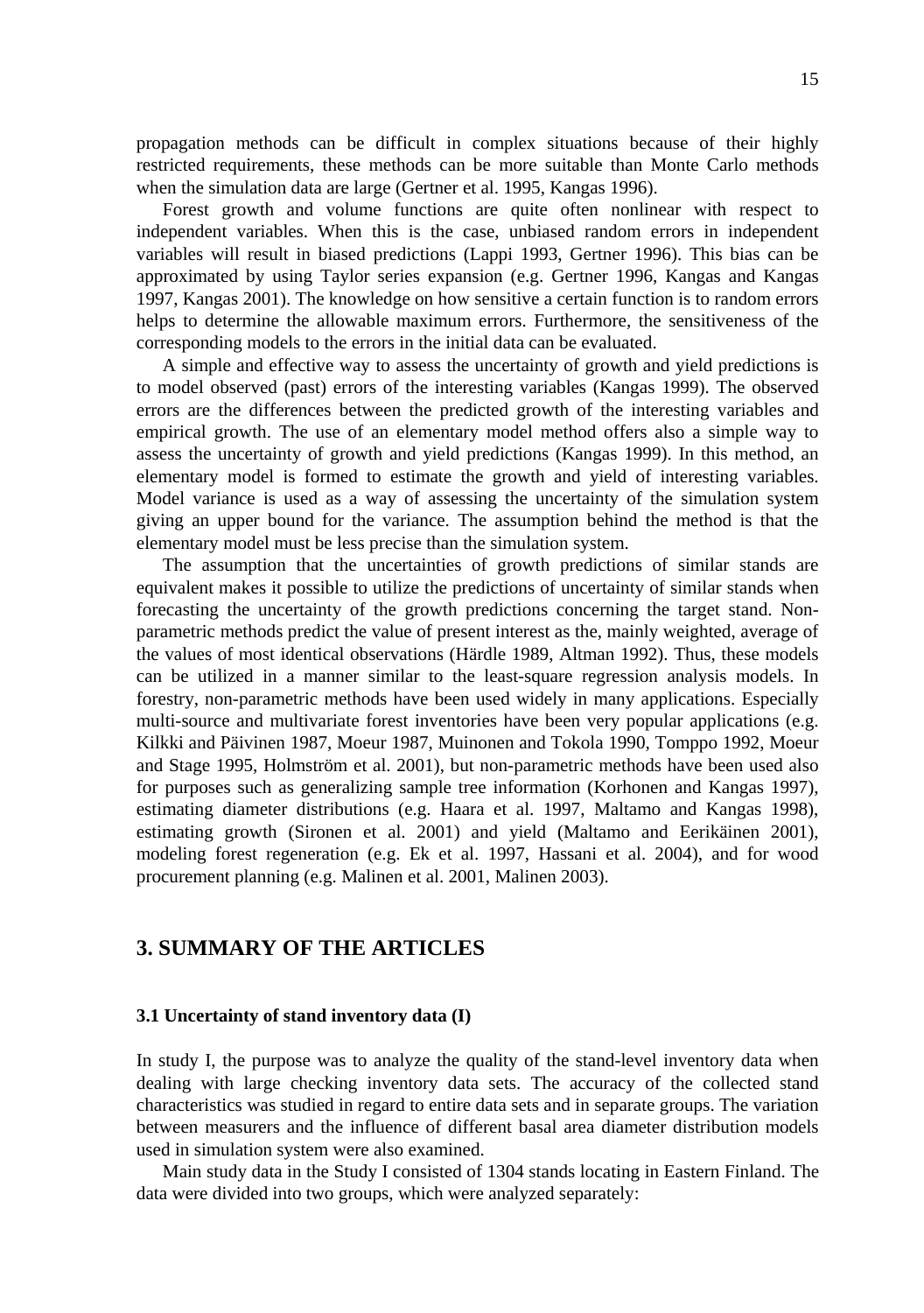1) Older stands (1162) (see I, Table 2)

2) Seedling stands (142) (see I, Table 11)

The checking was carried out by measuring a systematic net of circular sample plots within each stand. The number and size of the plots within a stand depended on the size of the stand, the development class of the trees forming the stand, and the tree species composition of the stand. Tree species and diameter at breast height of each tree on the plots were measured. The tree heights were measured from the sample trees on every second plot. In seedling stands, the arithmetic mean diameter at breast height and the mean heights of each tree species were measured on each plot. The average stand size was 2.43 hectares in Group 1 and 2.66 hectares in Group 2. In Study I, the main interest focused on Group 1 because of the importance of older stands in deriving cutting potentials for forest management planning. The study data also included four smaller independent field checking data sets located in Eastern Finland (see I, Table 3). The data sets were used as reference data. The reliabilities of the four data sets were compared against large checking data generally and within some stand strata.

The accuracy of the main study data was also examined in separate groups; the study data were divided by site, stand development class, main tree species, and site fertility. The uncertainty of the stand data was examined with respect to the following tree and stand characteristics: Root Mean Square Error (RMSE) and bias. Relative errors were obtained by dividing the RMSEs and biases with the average of the examined variable.

The relative RMSE of the stand volume per hectare was 24.8%. When the sampling error of the checking inventory was notified, the RMSE of the stand volume was 21.4%. The stand basal area and the stand volume were slightly underestimated. The stand basal area and stand mean volume were underestimated in mature, closely-spaced stands (see I, Figures 1 and 2). On the other hand, these stand characteristics were slightly overestimated in younger stands (see I, Figures 1 and 2).

The variation between the measurers was analyzed by the comparison of the measurer's accuracies. The graphic representations and variance component analysis were utilized in this context. The variation between measures was noticeable. The relative RMSEs of the mean stand volume varied from 16.5% to 36.2% between the measurers (see I, Figure 4) and the biases of the mean volume of the stand varied from underestimating by 17.0% to overestimating by 16.2%. The relative RMSEs of the stand basal area also varied considerably between the measurers; from 13.0% to 27.7% (see I, Figure 3). Variance component analysis was also carried out in order to study the differences between the measurers. The measurement errors in regard to the stand characteristics (bias) and square roots of the measurement errors (precision) were explained using some stand characteristics. Some mixed models (see I, Table 12) showed that the influence of the measurers explained a substantial part from the residual variance.

The choice of diameter distribution model has a remarkable impact on inventory results with accurate data (e.g. Siipilehto 1999, Kangas and Maltamo 2000a,b, Maltamo et al. 2002a, b). In addition to this, calibration estimation has been found to be a promising way to utilize diameter models (e.g. Deville and Särndal 1992, Kangas and Maltamo 2000c). In calibration estimation, the predicted diameter distribution is calibrated using additional stand characteristics such as the number of stems per hectare. The use of additional measurements is impractical due to the extra cost unless there are simple rules for choosing an optimal measurement composition for certain types of stands. These rules can be produced by modelling the observed errors (e.g. Kangas and Maltamo 2002, Mehtätalo and Kangas 2005).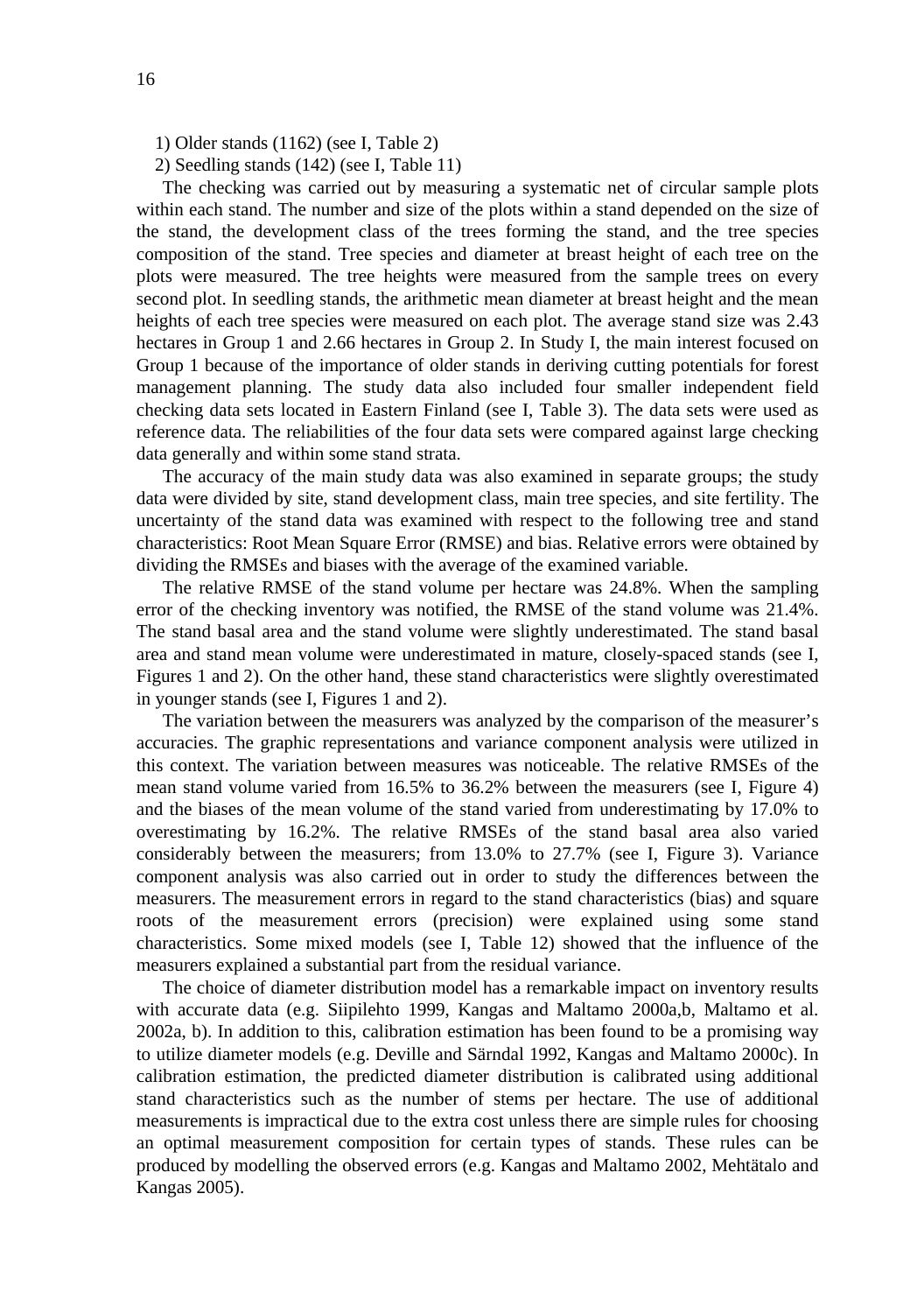When different diameter distribution models were used with accurate data for predicting mean stand volume, the results were similar to those obtained in earlier studies (e.g. Kangas and Maltamo 2000a,b, Maltamo et al. 2002a,b). However, the choice of a diameter distribution model was found insignificant when the stand-level inventory data obtained using current forest inventory practices were used (see I, Table 13). Including the number of stems as a predictor did not improve volume and saw timber volume estimates. The use of number of stems as an independent variable in diameter distribution models is based on the possibility of including it to measured stand variables.

The uncertainty of stand-level inventory was found to be quite similar to the findings of earlier studies (e.g. Poso 1983, Laasasenaho and Päivinen 1986, Pussinen 1992, Ståhl 1992, Anttila 2002a). Stand basal area, along with mean stand volume, were clearly underestimated in closely-spaced mature stands. There are some possible reasons for the underestimates. Firstly, the measurers may be too cautious; the attitudes of the forest owners are considered to be more positive against underestimation of the growing stock than overestimation of the growing stock. Secondly, the basal area of dense stands is difficult to measure. Thirdly, most of the measured forest stand characteristics are Berkson's cases or combinations of it and the classical error model (Study I, Table 10). Measurers are having some kinds of endogenous 'readouts' for certain types of forests, and the spacing of the stands was not properly indicated. Saari and Kangas (2005) studied the factors affecting the underestimation of basal areas in closely-spaced stands and they found measurement errors to be the foremost factor, and recommended to use relascope factors higher than 1.

The assessment errors between the measurers varied widely. The differences between the checking stand groups per measurer explained only part of this variation. The systematic errors of the stand characteristics varied particularly widely between the measurers.

The accuracy and precision of the reference checking data sets were found to be the same as in the large checking data (see I, Tables 4, 14). This was also the case with stand strata (see I, Table 15).

#### **3.2 Comparing simulation methods for modelling errors in stand inventory data (II)**

The aim of Study II was to compare four different methods of generating errors into the stand-level inventory data and to study the effects of erroneous data on the calculation of species-specific and stand-specific inventory results. The considered methods of error generation in simulation experiments were the one nearest neighbor method (1nn-method), the empirical errors method, and the Monte Carlo method with log-normal and multivariate log-normal error distributions.

The study material of Study II consisted of two independent checking inventory data sets. A stand-level ocular inventory and checking inventory were carried out in all of the study stands by professional measurers. The first checking data consisted of 1842 stands (CC1) located in Northern Finland and the second data consisted of 41 stands (CC2) located in Eastern Finland (see II, Table 2). A small group of stands (CC1b) containing 90 stands was selected from the data set CC1 using random sampling. The remaining 1752 stands formed stand data CC1a. The checking of data set CC1 was carried out by measuring a systematic net of relascope sample plots in each stand while the checking of data set CC2 was done by measuring a systematic net of fixed sample plots in each stand. Data set CC1a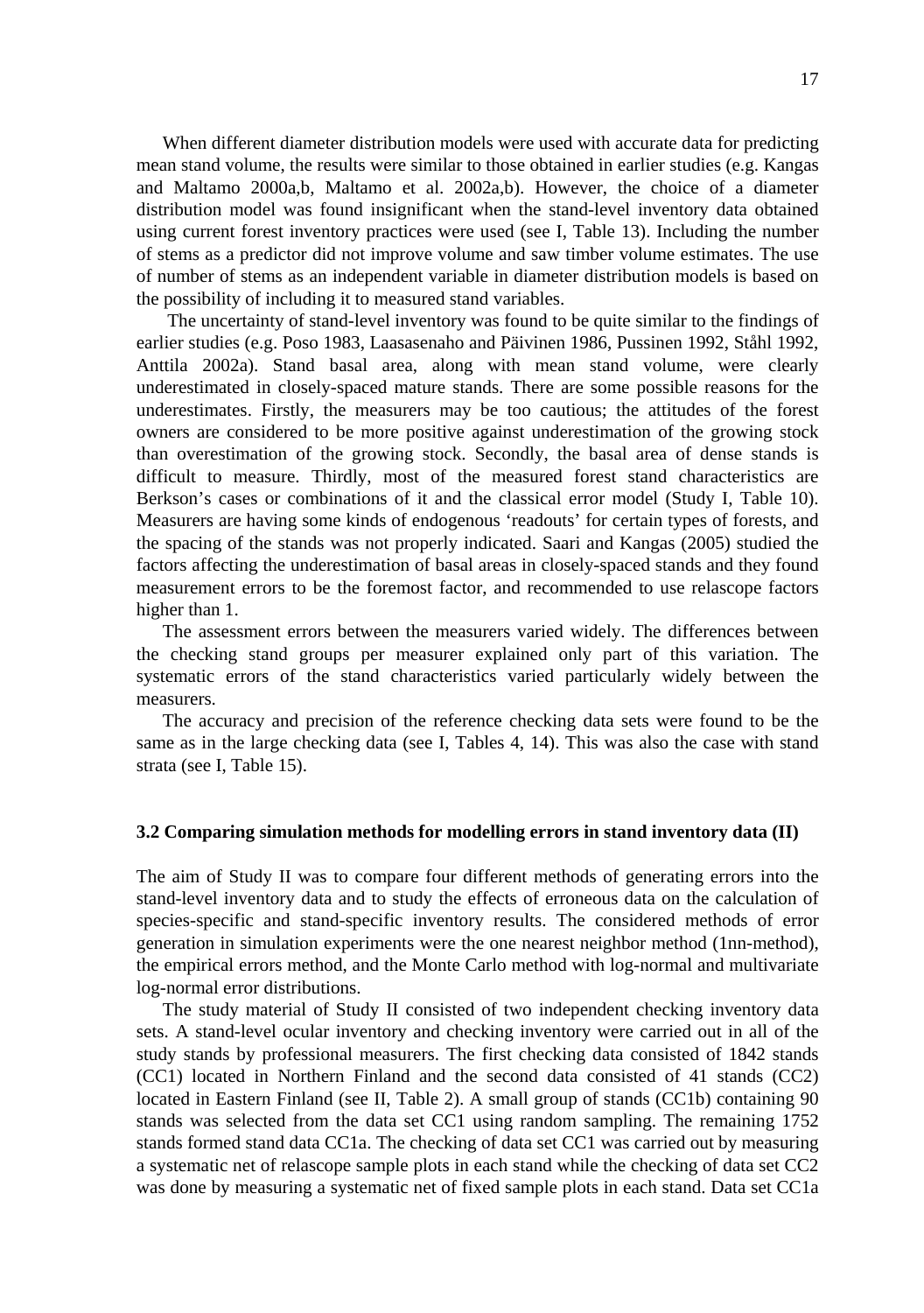was used to study the precision of the stand-level inventory and to study the relations between the stand characteristics within a stand. Data sets CC1b and CC2 were used for testing the examined error generation methods.

Accurate stand inventory data were established from the tree-specific checking data (Study II, Figure 1). The data including model and assessment errors were generated from the accurate data of CC1b and CC2.

In the nearest neighbor approach, the level and structure of the measurement errors were assumed to be the same in similar stands. The search for a similar reference stand was done by using standardized commonly measured stand characteristics as the variables of the distance function. Similarly, distance functions were applied species-specifically (see II, Function 1). When the empirical error method was applied, the reference data (CC1a) were first classified species-specifically into mean basal area diameter classes. The class to which the target stand belonged was accessed to choose a reference stand by applying random sampling. The measurement errors of the reference stand were added to the stand characteristics of the target stand.

Two Monte Carlo methods were also tested for error generation. The errors of the stand characteristics were simulated by using:

1) Log-normal distributions (see II, Chapter 2.5.1, Formula 5)

2) Multi-lognormal distributions (see II, Chapter 2.5.2, Formulas 6, 7)

Highly biased stand characteristics in the test data were noted by adding a bias term into the generated error (see II, Formula 3). The possibility of using a trend in error simulations was also utilized (see II, Formula 4). In models with trend, systematic errors were treated as varying depending on the size of the stand characteristics.

The observed errors of the basal area median tree characteristics were correlated. This dependency was also retained in estimates of variances when using multivariate distributions and the nearest neighbor approach for all tree species and the empirical error method for pine. The estimates of the relative biases and standard deviations of the differences of stand and basal area median tree characteristics showed that the Monte Carlo method with multivariate distributions was the most flexible method for describing the variation of the uncertainty of stand-level inventory data. The nearest neighbor method and the empirical error method were also potential methods for modelling the errors, if the reference data corresponded to target data. The use of trends in both Monte Carlo methods brought the estimates of the biases clearly closer to the observed biases.

#### **3.3 Assessment of uncertainty of updated stand-level inventory data (III, IV)**

Studies III and IV looked into the assessment of the uncertainty of the updated forest inventory data. Study III assessed uncertainty by utilizing the *k*-nearest neighbor method and multi-objective optimization, whereas Study IV considered the models of observed (past) errors besides the *k*-nearest neighbor method. The generation of study data, as well as the research methods applied, varied between these studies. Furthermore, the MELA planning system, which was used in the updating process, was under constant development (Siitonen et al. 2001 in Study III, Redsven et al. 2004 in Study IV).

The study data in Study III consisted of 754 stands modified from the permanent sample plots measured by the Finnish Forest Research Institute (FFRI) and established between the years 1976-1982 for growth modeling purposes on mineral soils (Gustavsen et al. 1988). The plots (INKA data) were re-measured twice at five-year intervals. Three fixed-radius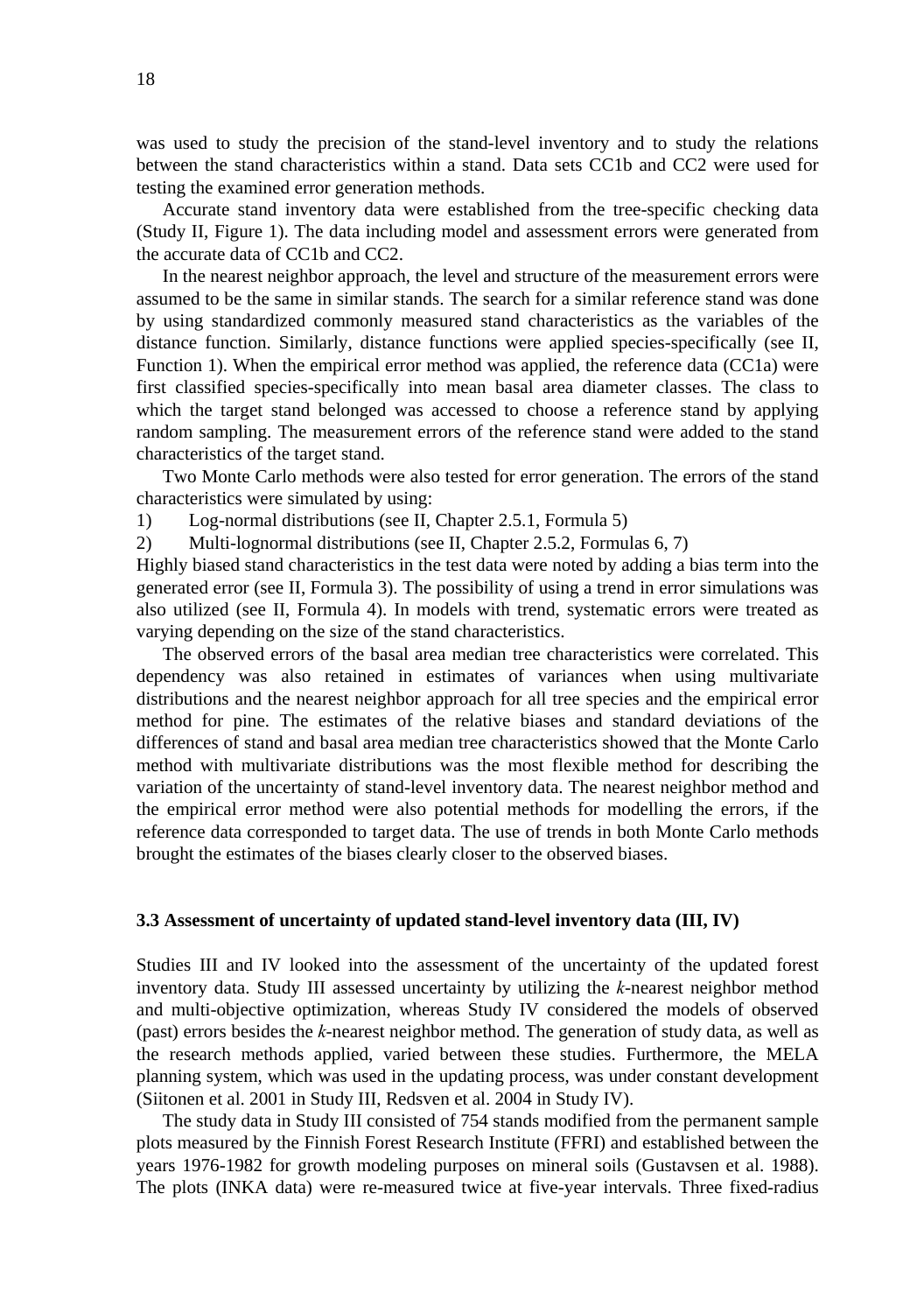circular plots were established in each stand. The size of the plots was determined by the total number of sample trees in each stand, which was at least 120 in Southern Finland and 100 in Northern Finland. The tree species were determined and diameter at breast height was measured from all the trees within the plots. More detailed measurements (e.g. sample tree ages and heights) were obtained from smaller plots located in the center of each plot. The trees within the plots were compounded to represent tree-specific stand data (INKA data, see III, Table 1).

Tree stratum data (SOLMU data) and stand-specific data (TASO data) were generated from the tree-specific stand plot data (INKA data). Measurement errors of the stand characteristics were generated into established correct stand-level inventory data using multivariate log-normal distributions (See Study II). The precision of the generated errors was obtained using the average precision of earlier studies (Purola 1983, Mähönen 1984, Laasasenaho and Päivinen 1986, Pussinen 1992, Pigg 1994).

Stand-specific TASO data had to be first converted into SOLMU data because of the demands of the used forest-management planning system MELA (Siitonen et al. 2001). This conversion was done by generalizing the mean tree characteristics of the stand (i.e. mean diameter, mean height and mean age) into the mean tree characteristics of the tree species within the stand. The basal area and the stem number of the tree species within the stand were obtained by dividing the total basal area and total stem number by the relative proportion of each tree species represented in the stand. The conversion method is similar to the method currently used in forest planning practices in Finland.

The growth of each stand was predicted using the MELA planning system. The basal area diameter distributions were estimated based on stand-level inventory data using species-specific Weibull distribution models (Kilkki and Päivinen 1986, Kilkki et al. 1989). The heights of the simulation trees in the predicted diameter distribution were predicted using regional tree height models (Veltheim 1987). The growth of the simulation trees was predicted using individual tree growth models for tree height and diameter at breast height developed per species in Finland (Hynynen et al. 2002). These predictions were produced at 5-year intervals. The total growth of the stand was achieved by summing up the growth of the simulation trees. The effects of forest management operations carried out during the updating time were also simulated using MELA.

The uncertainty of the growth predictions pertaining to the target stand was predicted from the uncertainty of the growth predictions of the neighbor stands. The *k*-nearest neighbor method was used to search the nearest neighbors to the target stand. Standardized stand characteristics were tested as the variables of the similarity distance functions. The search for the nearest neighbors was done per stand and per species. Multi-objective optimization was used to choose the decision variables of the distance functions (see III,  $X_1, X_2, \ldots, X_n$  in Formula 1) and their weights (see III,  $a_1, a_2, \ldots, a_n$  in Formula 1). The nonlinear programming algorithm presented by Hooke and Jeeves (1961) was used to find the combination of decision variables minimizing the objective function. The computer program developed by Osyczka (1984), and further modified by Pukkala and Miina (1997), was adapted into the *k*-nearest neighbor method to deal with the problem in Study III. The objective variable, which was minimized, was the difference between the predicted growth of the target stand and the predicted growth of the reference stands. Thus, the stand characteristics and the predicted growth of the target stand and of the neighbor stands were as similar as possible. The optimizations were done with and without measurement errors both with SOLMU data and with TASO data. The prediction interval of the simulations was 10 years.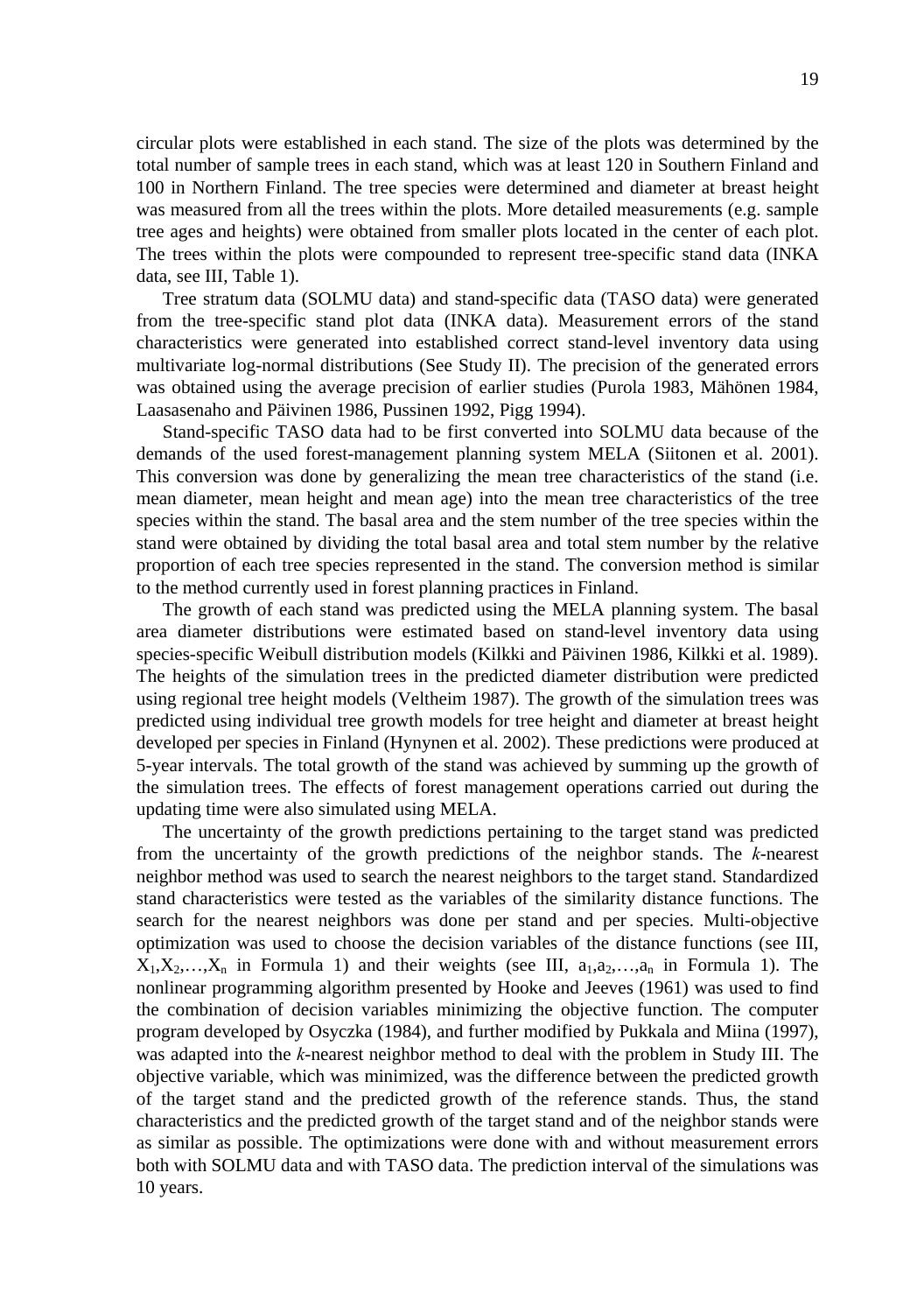The usability of the predictions of uncertainty was tested with the cross-validation method. Predictions of uncertainty were produced for every stand by using the rest of the stands as the reference data. Relative RMSEs and the biases of the updated stand characteristics for stand groups were achieved by summing up the stand-specific parameters and by dividing the sums thus obtained by the number of stands included in the group. The usability of stand-specific uncertainty predictions was examined by generating 95% confidence intervals from the prediction of uncertainty of the stand characteristics and by then calculating the proportion of the predictions of the stands located within these intervals.

The maximum basal area portion of a tree species within the stand, the site index, the basal area of the stand, the stand age and the basal area median tree diameter of the stand were chosen for the variables of the distance function of the stand. In species-specific distance functions, the maximum basal area proportion of a tree species within the stand was substituted by the relative proportion of the tree species represented in the total basal area of the stand. The predictions of the uncertainties of the updated stand characteristics followed very closely the empirical errors of the updated stand characteristics (see III, Table 3). In stands subjected to management operations the predictions of uncertainty were slight underestimates.

Multi-objective optimization was found to be a very effective method in searching for the variables and parameters of the similarity distance functions when comparing it with the trial-and-error method. The *k*-nearest neighbor method can be very useful in updating stand inventory data. The method can be used as a decision-support tool in situations where the choice between updating and re-measuring of stands has to be made. The lack of suitable reference data is most probably the main constraint to the wider use of the method. Reference data must be comprehensive enough and up-to-date for finding suitable neighbors for the assessment of uncertainty of a simulation system.

Study IV examined the models of the observed (past) errors and *k*-nearest neighbor method in order to assess the uncertainty of the updated forest inventory data. The study data consists of sample plot data (INKA data, see IV, Table 1) and two checking data sets (see IV, Table 2). The correct stand-level inventory data (SOLMU data) were generated from the tree-specific sample plot data. The assessment errors of the stand-level inventory were generated into the correct stand-level inventory using the 1nn-method, which is presented in Study II. Checking data sets were used as the reference stand data for the 1nnmethod.

The considered stand characteristics were stand volume, basal area, median diameter, and median height of the stand. The predictions of uncertainty were also considered standspecifically using the considered stand characteristics. Confidence intervals of 95% were obtained for each stand from their uncertainty predictions. The proportions of stands within these confidence intervals were examined.

The uncertainty assessments of the growth and yield predictions using these two methods were found to be feasible when dealing with large stand data. When the standspecific predictions of uncertainty were examined applying confidence intervals, both methods proved to be effective in the case of correct stand-level inventory data, e.g. data with model errors. In case of the stand-level inventory data with assessment errors, the model of observed errors method gave slightly better stand-specific predictions of uncertainty when considering the proportions of the stands.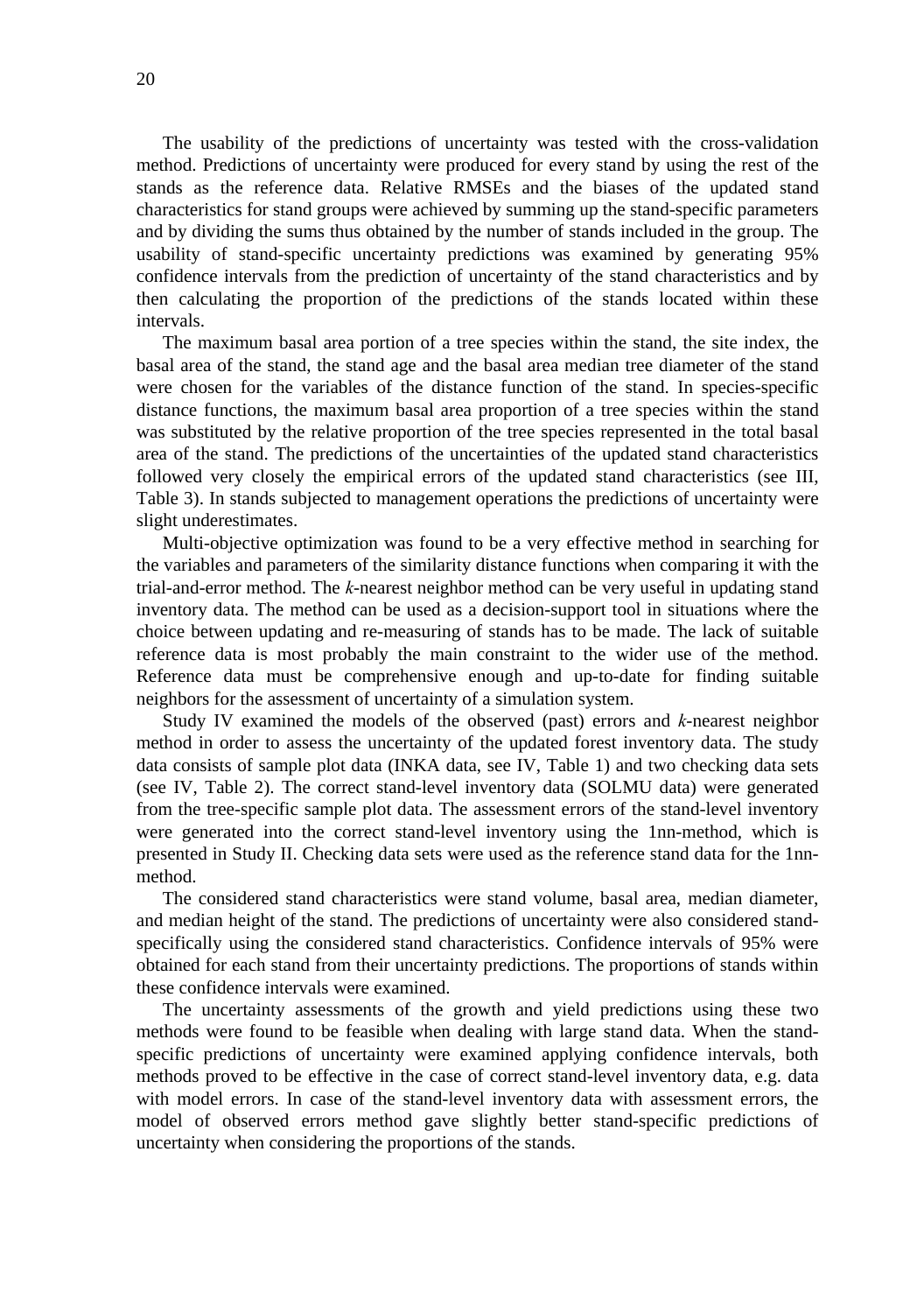### **3.4 Usability of updated forest management planning data for suggestions and timing of forest management operations (V)**

Various management schedules are applied in forest management planning to stands. The schedule of an individual stand may vary with respect to management treatments (e.g. thinning or clear-cutting), the timing of these treatments (years or periods), or both. The schedules are selected standwisely to achieve goals set by the forest owner. However, regeneration and thinning regulations and recommendations must also be taken into account in the timing of schedules. The purpose in Study V was to examine the usability of the updated stand-level data for defining the management schedules of stands. The considered error sources were as follows: (i) the errors due to the processing of the inventory data, (ii) assessment errors of stand-level inventory, and (iii) updating of inventory data.

The 'real' treatment suggestions for stands with respect to thinning models and regeneration limits were obtained from the tree-specific data. As soon as possible, treatments other than 'rest' were selected for the management operation of the stand. Thus, the goal was to maximize the area of the management operations. This criterion was chosen because had other goals been used, the treatment schedules and suggestions would have depended on these goals. The management planning period was 10 years.

The study data consisted of 274 forest stands from the INKA data (see V, Table 1). The stand-level inventory data were generated from the INKA sample plot data. The selection criteria for the stands were:

- a) No treatments during the updating time and
- b) The only allowed stand treatment suggestion is rest at the beginning of updating.

The study data also included the data of 988 stands from the checking inventory data set. The checking data includes the mineral-soil-based stands from Study I. These stands were used for generating assessment errors of the stand characteristics of stand-level inventory into the stand-specific INKA data. Error generation was done by using the *k*nearest neighbor method. The assessment errors of each stand covered by the INKA data were achieved from similar stands providing the checking data. The similarity measures were normalized stand basal area diameter, stand basal area, and the tree species composition of the stand.

The tree-specific data and stand-specific data (stand-level inventory data) were first updated 10 years. Then the proposals of the management operations were made for the following 10-year period, which was divided into two 5-year periods.

When only the errors due to the processing of the inventory data were considered, 91.6-94.5% of the suggested management operations from the stand-level inventory data were the same as those obtained from true tree-specific data. When measurement errors along with processing errors were considered, the proportion of correctly classified management operations decreased by 11-15% units. When the errors of the updated stand characteristics were considered in addition to the two error sources above, the proportion of correctly classified management operations was 71.6-78.5%.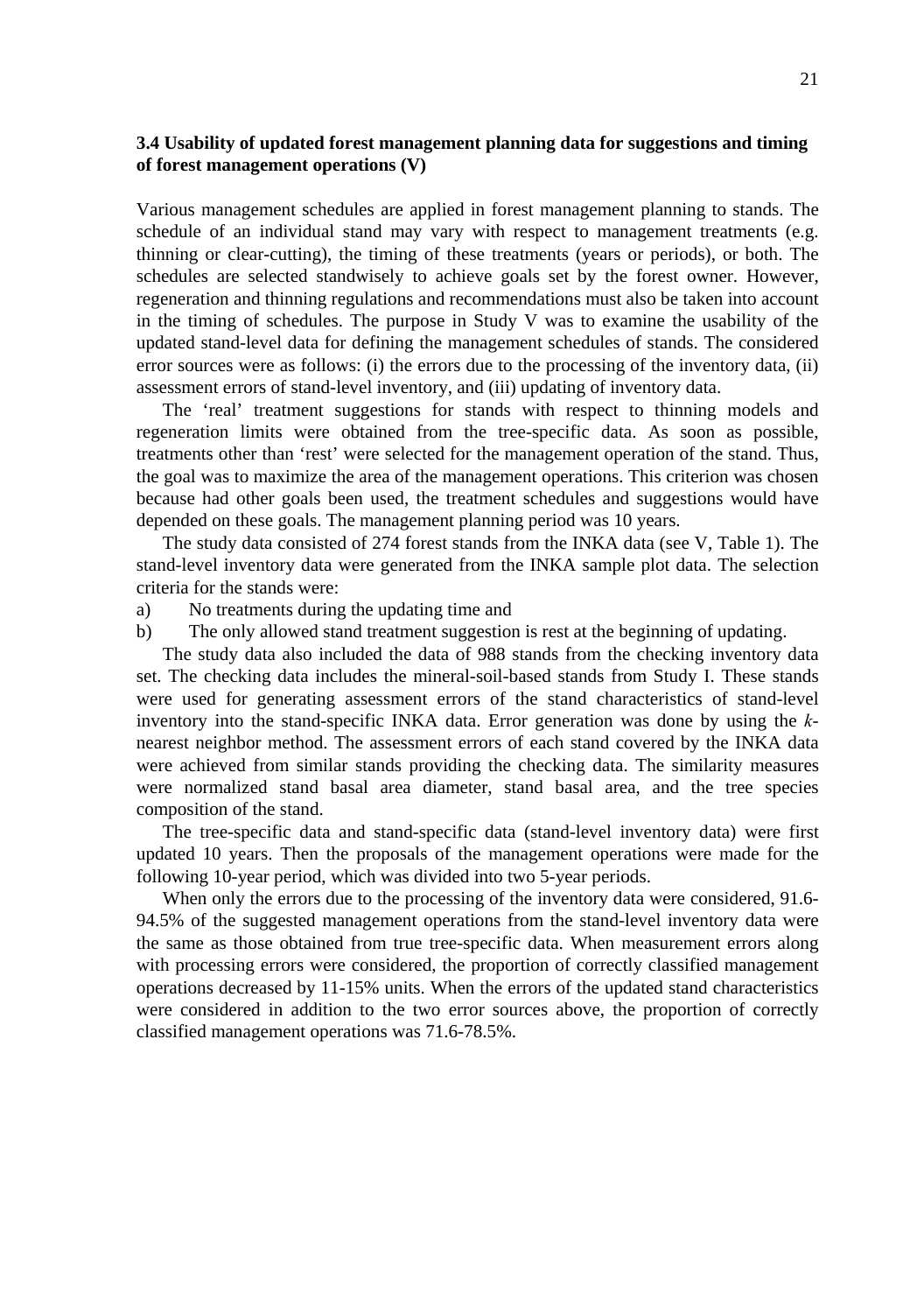## **4. DISCUSSION**

#### **4.1 Analysis of main results**

Forest management planning should provide accurate data and reliable predictions of forest growth and yield. Because of the complexity of forest simulator systems, especially the uncertainty of growth predictions is difficult to assess.

Stand-level inventory is a widely used method in Finland for collecting forest inventory data from all forests. Its accuracy and precision have been found to be fair, albeit that the costs and time consumed by field work are considered to be rather high. However, there are other benefits connected to a field inventory, e.g. timing of and suggestions for management operations, which must be considered when the evaluation of stand-level inventory is done.

Stand-level inventory is under development (e.g. new measurement equipment, new models, new measurement combinations, new approaches). In addition to this, compensatory and supplementary inventory methods (e.g. more effective utilization of existing inventory data, remote sensing) can be utilized. In changing situations, the reliability of the new method must be studied with respect to the conventional method. Thus, Study I provides valuable information on the usability of new methods and equipment for research and decision making.

According to the results of Studies I and II (also e.g. Kangas and Maltamo 2002, Saari and Kangas 2005), a substantial variation was noted between the accuracy of the measurers. The quality of the old inventory data should be always considered when old data are used for updating. If there are any questions about the accuracy of the updating data, sampling of a few stands for checking inventory data from the inventory area will provide information on the usefulness of the old data. The main problem with stand-level inventory is its subjectivity: typical points of the stand are measured while local extremities of the stand are often ignored. According to the results of Study I, most of the errors in the stand characteristics in stand-level inventory were Berkson's cases or combinations of Berkson's case and the classical error model. This refers to the measurer's tendency to reject variation within stands. The differences between checking inventory data sets explained only part of the substantial variation between the measurers.

The variation between the measurers can be taken into account by reducing the bias by means of personal calibration models in stand-level inventory data. However, calibration should be based on real-time knowledge of the measurer's accuracy. Finnish forest centers, regional forest authorities overseeing how non-industrial private forests are managed, have continuously paid attention to the training of their surveyors. Knowledge about the accuracy of measurers in different time periods can be utilized when selecting suitable areas for updating.

Checking inventory should be carried out in the areas chosen for potential updating. Stratified sampling is one effective method of implementing checking inventory. The accuracy of the updated data can then be examined covering the entire data and strata. The quality of the checking data, e.g. variation in stand age and volume, can then be taken into account.

Study I also looked into the different diameter distribution models in the calculation of inventory results. When the correct stand inventory data were used, the differences between the predictions of growing stock using the different models were found to be substantial.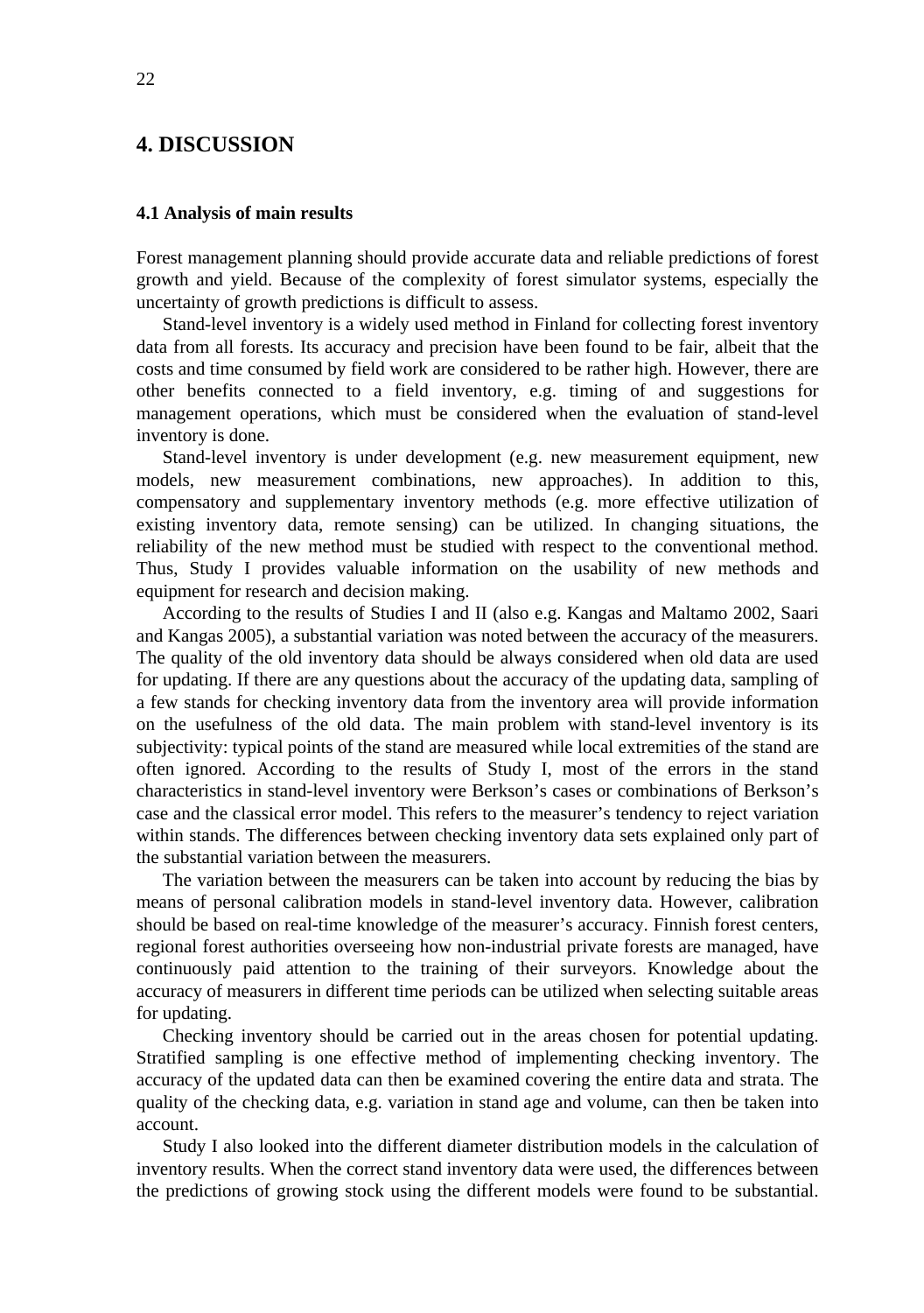But when using the stand inventory data with assessment errors, the differences between different models vanished.

Study II looked at the simulation methods for generating errors typical for stand-level inventory data because of the lack of suitable study data for assessing the uncertainty of growth and yield predictions. The Monte Carlo method was found to be the most flexible simulation method when dealing with multivariate error distributions. The method produced the required variation and relations between the errors of the basal area median tree characteristics. The use of Monte Carlo methods demands *a priori* information about the error variances of the stand characteristics. However, if the reference data are extensive, the 1nn-method, and in certain conditions also the empirical errors method, offer a useful tool for producing error structures reflecting reality. Systematic errors and possible trends can be taken into account also by using the Monte Carlo methods. However, the 1nnmethod, and to a lesser extent the empirical errors method, include implicitly the trend.

The use of both non-parametric methods, the 1nn-method and empirical errors method, is quite simple. They do not require any assumptions about error distributions or relations between the errors of the stand characteristics. The correlations between the errors of the basal area median tree characteristics were found to be positive for all tree species. The errors of the species-specific basal areas within stands were also correlated.

The variation between the measurers was not simulated in Study II. However, the said variation can be taken into account, for example, by drawing up personal error models and by calibrating multivariate distributions with surveyor's error variances included. If the reference data are extensive, it is possible to estimate personal multivariate distributions. In the 1nn-method the variation between the measurers can be taken into account by weighting the measurer with distance functions. The use of surveyor classes, e.g. beginners and experienced, could also be advisable.

Studies III and IV looked into two methods for assessing the precision of growth predictions of stand inventory data using a forest simulator system. Study III revealed that the *k*-nearest neighbor method is a promising tool for assessing uncertainty. When the method was tested with erroneous data, the precision of the predictions was still on acceptable level. In addition, the species-specific predictions of uncertainty appeared to be on acceptable level (see III, Tables 5 & 6). However, the random variation in growth and yield predictions and in measurements errors makes it practically impossible to forecast individual large observed errors in growth estimates. Even with accurate measurers, significant errors are made even in stands appearing to be undemanding to measure and to update. One possible reason for this may be that surveyors employ less sample plots and measurements in homogeneous stands than in heterogeneous stands. However, large random errors in stand characteristics are typical also with new inventory data and they are simply ignored in the planning process.

In study IV, the *k*-nearest neighbor method with multi-objective optimization, and in addition, a model of observed errors, were found to be very effective and easily applicable methods for assessing the uncertainty of growth and yield predictions systems when contemporary models and distance functions were applied. The use of these methods requires comprehensive, and preferably independent, reference data, which is also the main drawback of both methods. The utilization of these methods does not considerably increase the calculation time even when dealing with growth predictions for large areas.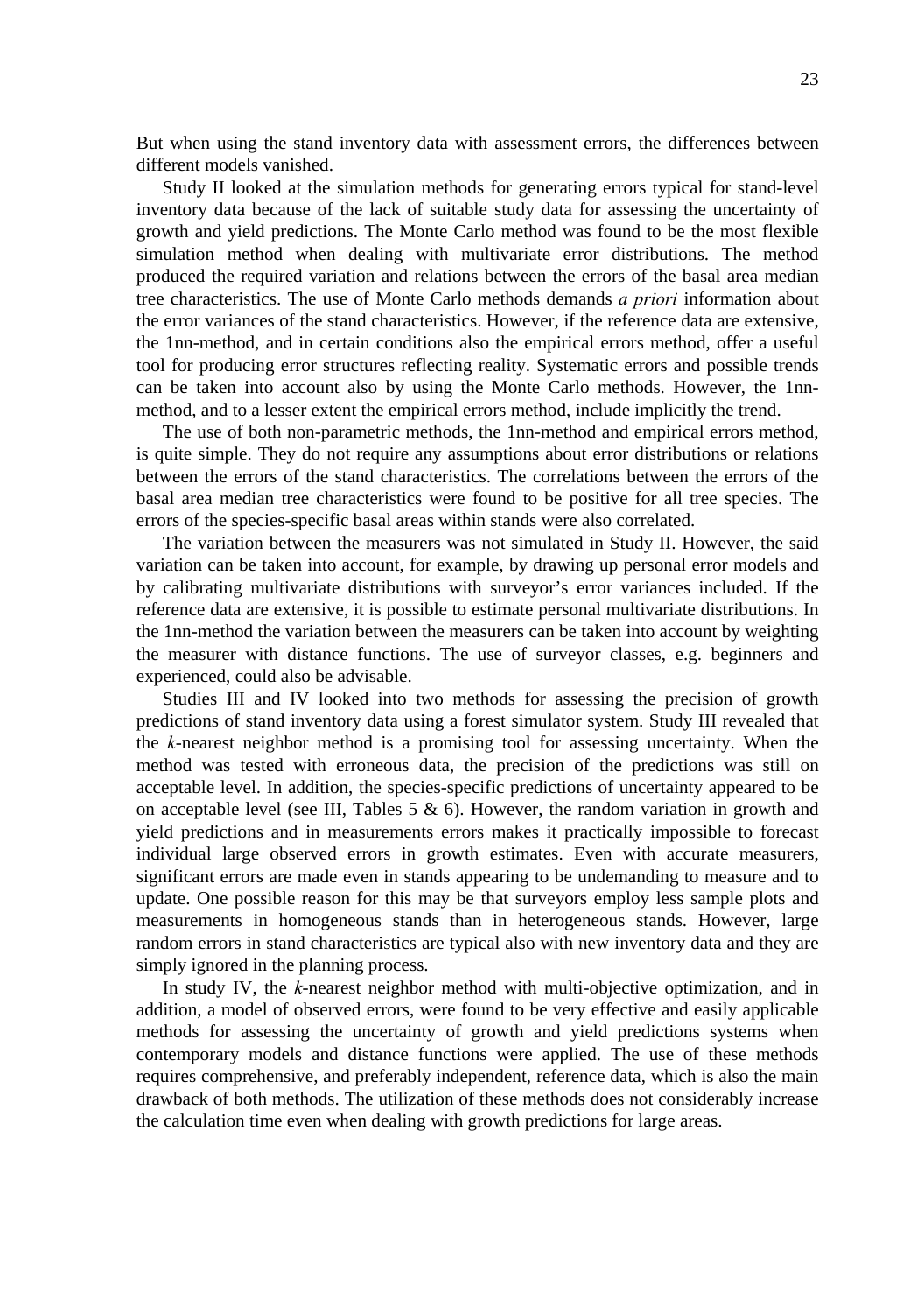According to the results of Study V, updated stand inventory data could be used as forest management data with respect to treatment proposals. However, this argument is made subject to the reliability of stand data with thinning models and regeneration limits. The accuracy of updated stand characteristics was also found to be satisfactory for forest management data. The regulations could be adjusted to have lower limits, e.g. for finding potential stands for thinning. This is a far better way to deal with the uncertainty of suggestions for management operations than adjusting growth predictions as was considered in Study V. Treatment proposals, especially thinning proposals, were more reliable with updated tree-specific data than updated stand-specific data.

Assessment errors were found to be the foremost factor in regard to both the uncertainty of updating of stand characteristics data and the uncertainty of the prediction of treatment proposals. In Ojansuu et al. (2002), the assessment errors were also found to be the foremost factor affecting the uncertainty of the prediction of treatment proposals.

The effective temperature sum for the respective study area is not always available. However, these observations can be predicted from neighboring observations (e.g. Ojansuu and Henttonen 1988). The selection of the used effective temperature sum was found to be significant for the reliability of the treatment schedules. When the original effective temperature sums from the study data were selected, the results of the proposed treatment schedules were worse than if the temperature sums were predicted like as was done with the growth models used (Ojansuu and Henttonen 1988, Hynynen et al. 2002). Contrary to the original situation, stand growth was clearly overestimated when the predicted temperature sums were in use. The use of the predicted temperate sums, as well as the use of predicted altitudes, evolved into recommendations when using the MELA simulator following the completion of Study V. However, when the predicted temperature sums and predicted altitudes were used together, the results of the proposed treatment schedules were nearly same as in the situation in which the temperature sums and altitudes were obtained from the study data. The accuracy and precision of growth predictions were now equal as in the situation in which the temperature sums and altitudes were obtained from the study data.

The updating of stand data requires information on management operations made during the updating time. This can be done very accurately if the forest operations have been properly registered (e.g. Hyvönen and Korhonen 2003). However, borders/boundaries of the stand should be as little changed as possible. Obtaining the stand characteristics of new stands within new borders/boundaries from the updated stand characteristics of former stands can be difficult, especially if the former stands are heterogeneous. Unfortunately, the boundaries of the management units do not often correspond to stand boundaries. Had relascope sample plots been located, the stand characteristics for updating the new situation could have been obtained from stand plots located within the new modified stands (e.g. Koivuniemi 2003).

Sometimes it may be enough to arrange stand growth predictions using the estimate of uncertainty as the classifying measure; e.g. when searching for stands in which field inventory can be replaced with computational updating of the old forest inventory data more satisfactorily than in other stands. Then the updating of stands in which prediction of growth and yield is found to be more difficult, e.g. in younger stands, and also in those treated stands, which have not been re-measured after treatment, should be considered carefully.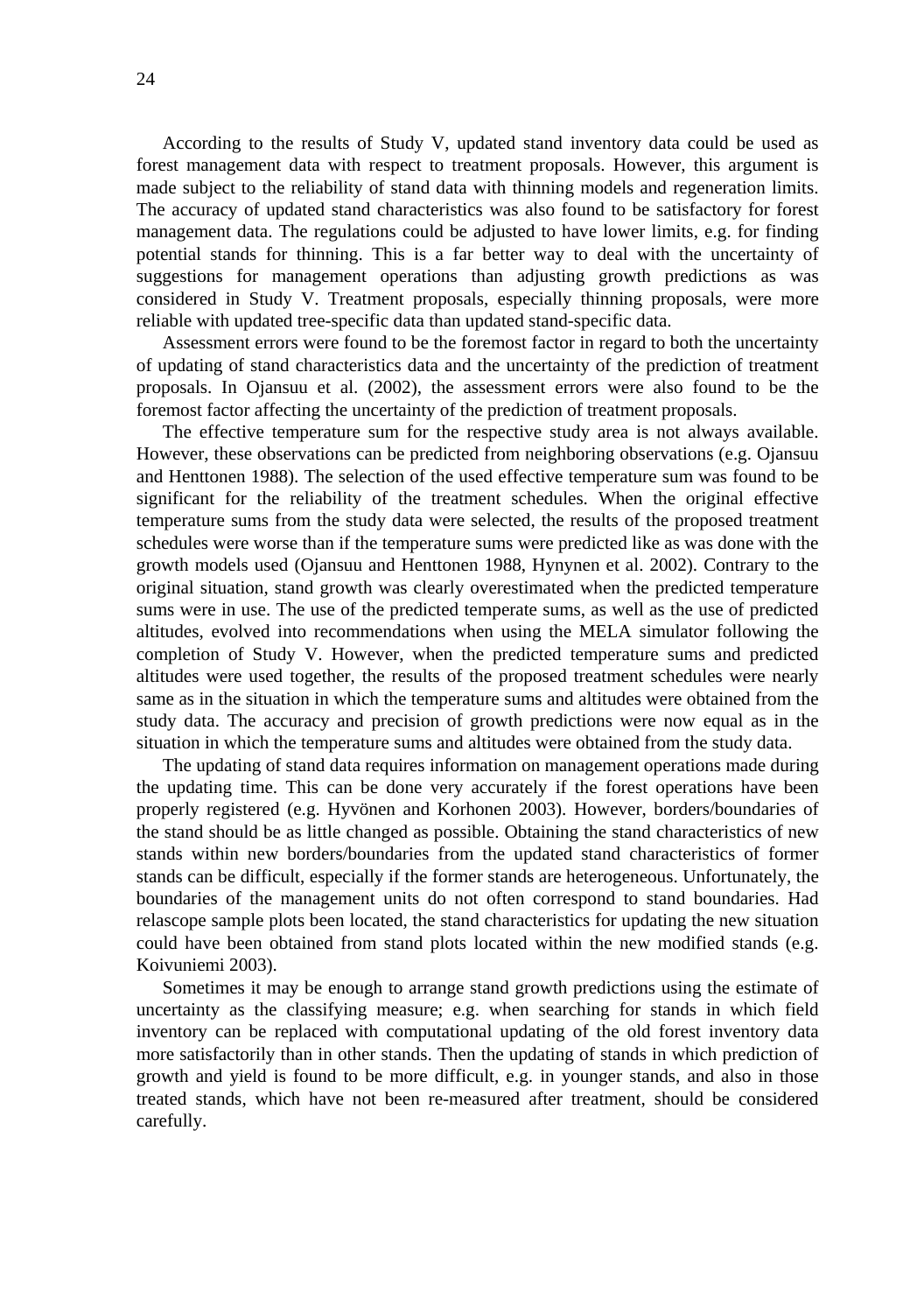The size of a stand did not affect the accuracy measurement of stand characteristics. The random errors of larger stands are far more important at the woodlot level than the random errors of smaller stands. If there are similar stands of varying sizes and updating concerns only some of the stands at the woodlot level, then the field inventory should be carried out in larger stands rather than in smaller stands. The updating of young stands must also be considered carefully. These forests are in that very development phase in which large variation in growth and yield, large transitions between timber assortment classes, and strict timing of management operations are typical. In practice, stands with imminent management operations and silvicultural operations should be inventoried with care.

The models used for prediction of growing stock, timber assortments and growth are typically national models, which can cause significant bias when applied in an individual stand or forest area (e.g. Korhonen 1993, Karlsson 1996, Gustavsen 1998, Sironen et al. 2001). Systematic errors of regional models can be reduced by calibrating the models, e.g. by modeling the observed biases (Hynynen et al. 2002). The coordinates of stands were considered to be the dependent variables in models of observed errors. However, the predictions of uncertainty were found to be very sensitive to coordinates. Therefore, the spatial dependence was taken into account mostly by using altitude and actual temperature sum as the dependent variables. When using the *k*-nearest neighbor method, the location of a stand is implicitly included slightly because the stand characteristics and predicted stand growth are similar in the neighborhood.

The updating time used in this thesis was at its longest 20 years, but time was mostly restricted to 10 years. The time horizon in forest management planning in non-industrial private forestry is typically approximately 10-15 years. However, when old inventory data are used in updating, the time horizon of the growth predictions is extended about 5-15 years. The uncertainty assessments of growth and yield predictions were made for the same period as represented by the reference data. This situation corresponds to the updating process of forest management planning data, because then there are similar possibilities to obtain reference data.

The use of the permanent data plots established to facilitate national forest inventory in Finland (NFI data) was also considered for the uncertainty analyses involving growth and yield predictions. The NFI data are the other of the two comprehensive re-measured data sets in Finland. The main reason why the NFI data were used only restrictedly was that the NFI plots are quite small in size. It is obvious that the development of the surrounding stand and its predictions can be very difficult to derive when dealing with small plots. However, the INKA data are a sample of the  $7<sup>th</sup>$  national forest inventory data for Southern Finland and of the  $6<sup>th</sup>$  national forest inventory in Northern Finland.

The use of INKA data was a little problematic, because the data have been used as modeling data in some models drawn up for the MELA simulation system (Hynynen et al. 2002). However, the INKA data are used as modeling data for single-tree growth models in MELA, and this dissertation deals with stand-level data. The variation of INKA data stands and the geographical variability of the data also reduce the dependence of the INKA data.

The growth and yield predictions of stand characteristics of the forest simulation system (MELA) used in this dissertation were underestimates. In Ojansuu et al. (2002), stand growth was also underestimated. Of course, this underestimation of growth affects the assessment of cutting potentials, but even more important is its effect on the timing of management operations. In particular, growth and yield predictions of stands in which management operation(s) had been implemented during the updating time were underestimates. This can be partly due to erroneous time assessments of the management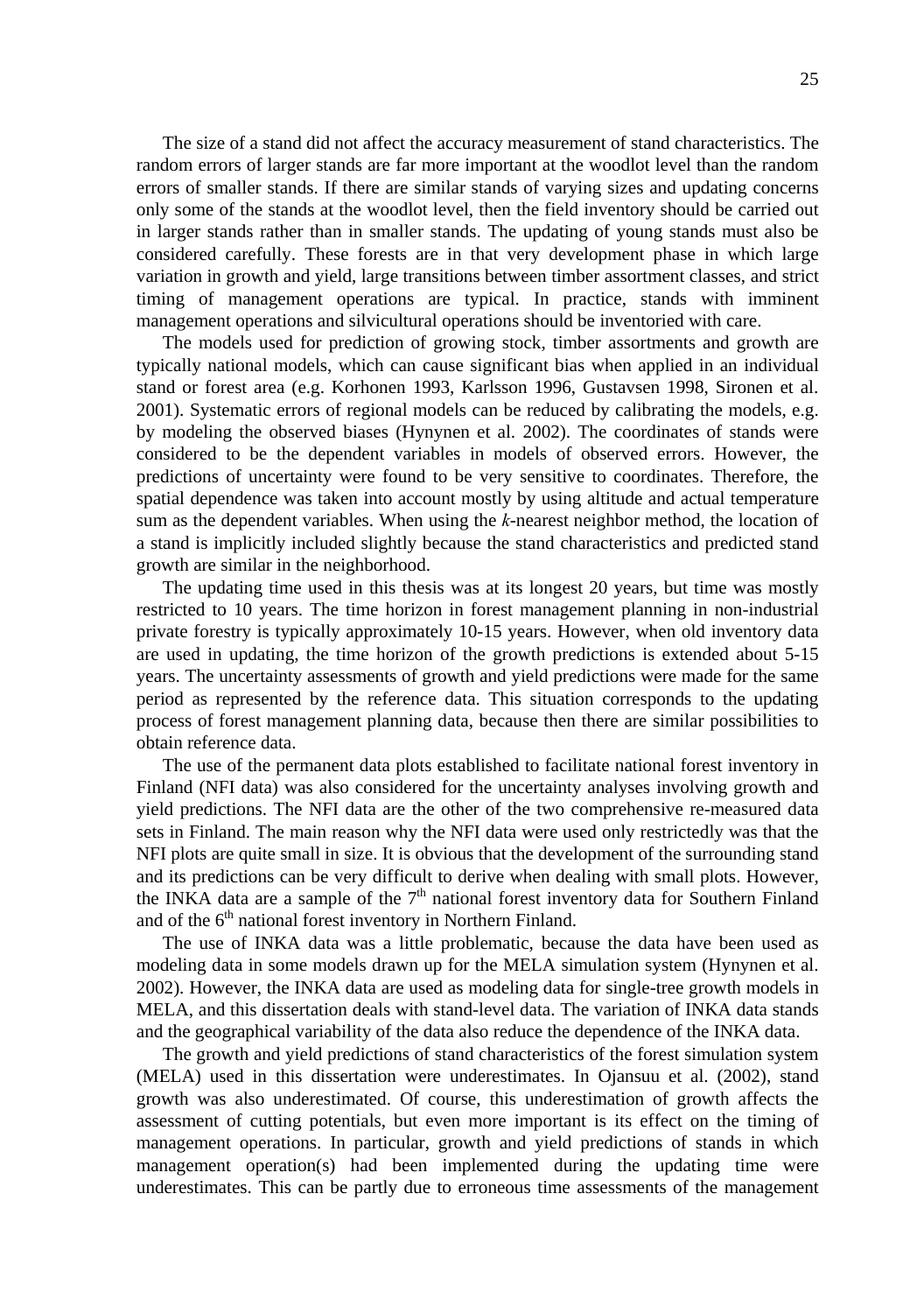operations in the study data. The growth models used were found to be very sensitive to the annual temperate sum and altitude values used.

There are studies in which the accuracy of the stand-level inventory data has increased when additional or varying measurements have been implemented (e.g. Kangas and Maltamo 2000c, Mehtätalo 2004a,b). However, in those studies the costs and time consumed have not been examined. Despite its low accuracy and problems encountered in assessing this uncertainty, stand-level inventory offers a good opportunity to learn to know the properties of stands within the planning area. This helps especially in case of multiobjective forest planning.

#### **4.2 Conclusions**

In this study, the variation between the measurers, in terms of the quality of the measurements, was found to be substantial. This variation in stand-level inventory data should be taken into account in forest management planning. One simple solution for that could be the use of confidence levels/intervals for growth and yield predictions, which could vary from unskilled measurer into precise measurer. If the measurer's working quality is known, only one confidence level/interval is needed. Confidence levels/intervals can be derived e.g. using models of the observed errors or k-nearest neighbor method. Sometimes the accuracies of the measurers are known, and even the measurement errors of the measurers are available. These can be used in estimating models of the observed errors or in generating reference data for k-nearest neighbor method.

Reliable estimates of the uncertainty of stand-level inventories can not be given without conducting objective checking inventories. At the woodlot level, systematic errors are more serious than random errors, because divergent random errors tend to cancel each other out. Random errors can be reduced by adding to the number of relascope plots and measurements conducted within an individual stand. Systematic bias can be reduced by training and controlling the work of the measurers, and by using higher relascope factors in dense mature forests (Saari and Kangas 2005). One possible solution for reducing the variation between the measurers and getting more reliable estimates of stand-level inventory could be the substitution of subjective decisions with objective measurements.

Updating old inventory data provides an opportunity to reduce the costs of forest management planning. However, the uncertainty of updated stand characteristics is difficult to predict. There can be noticeable errors even in stands considered to be relatively easy to measure and update.

Even if accurate values of the uncertainty of growth and yield predictions are not achieved, data on the uncertainty associated with the measurers can be very useful. If the classification of stands depending on the uncertainty of the measurers is reasonable, this can help in some decision situations, e.g. choice situation of re-measuring vs. computational updating. The predictions can also be calibrated if there is *a priori* knowledge of uncertainty.

According to the findings of this dissertation, updated stand inventory data can be used quite safely as forest management data with respect to treatment proposals. Because the treatment schedules were evaluated with respect to the recommendations and limitations of thinning models and regeneration rules, further study is still needed: treatment schedules from the updated data need to be compared with those obtained from field checking actions. Comparison with actual planning data can be problematic as suggestions for the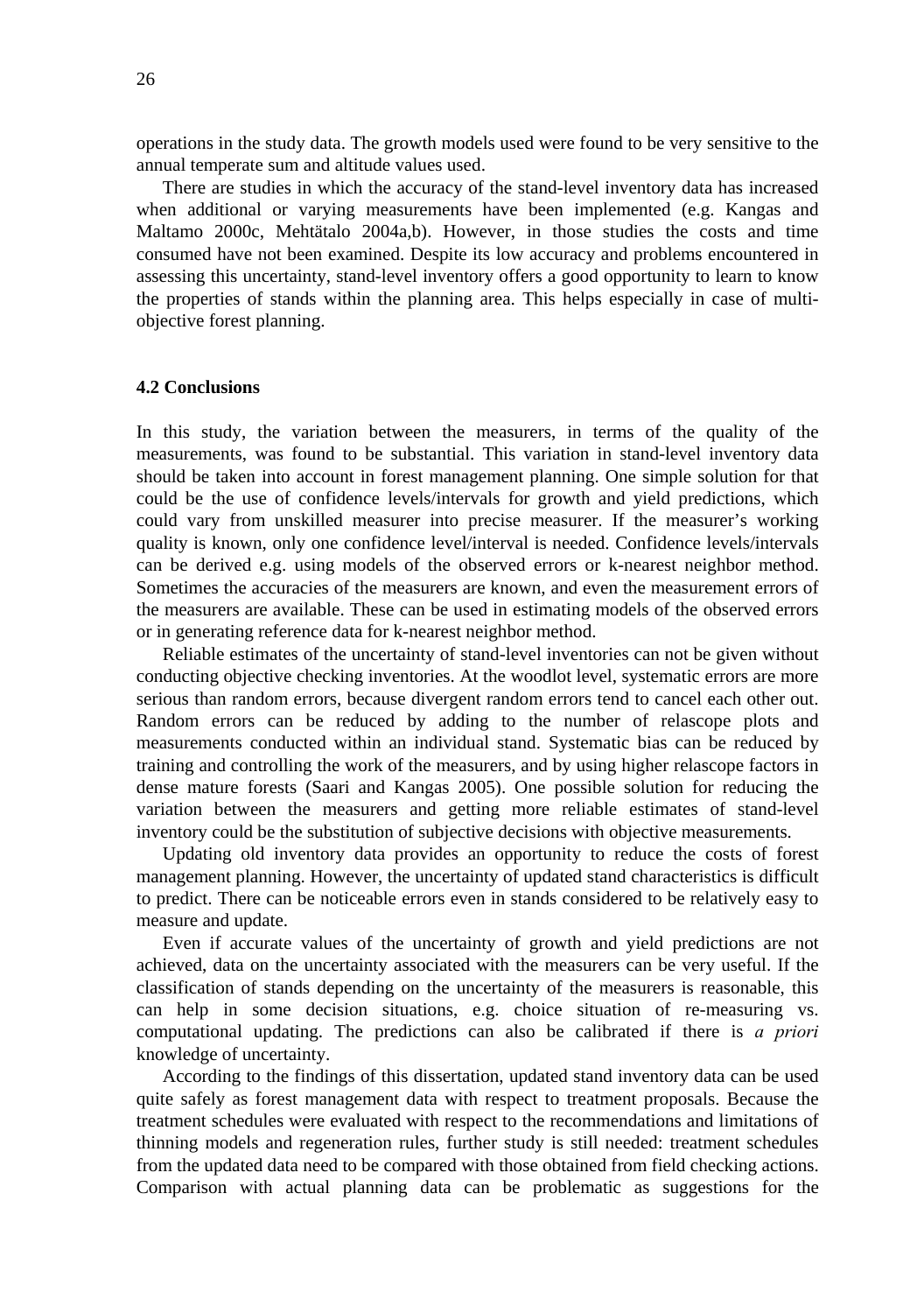management operations needed to be applied to the stands are often fairly subjective. The comparison data should consist of acceptable management operations conducted by many surveyors. However, the final treatment proposals are derived from forest owner's goals, with respect to current forest management practices, if he/she has participated in planning process.

The planning system MELA produced considerable underestimates of stand growth and yield in the study data. This underestimation should be examined using independent data in the event that the stand composition of the study data does not cause the underestimation, and perhaps then calibrate the growth models.

When the decision regarding the inventory method to be employed is of current importance, a cost-plus-loss analysis could help to find a suitable and cost-effective method (e.g. Holmström 2001, Holmström et al. 2003). The method's framework is such that the choice of method depends on the inventory costs and excepted losses due to non-optimal decisions at different levels of precision. This study provides some information for those kinds of analyses; the quality of forest inventory data as well as the quality of the updated data.

Cost-plus-loss analyses could be carried out at the woodlot level. One interesting approach would be to search for those stands within woodlots on which management schedules are not very sensitive to the quality of the forest management planning data and to changing conditions (e.g. timber prices, growth variation, rent) and those stands, which are sensitive. The latter stands are those to which attention should be focused during the planning and decision-making stage.

The contents of the collected stand-level inventory data of non-industrial forestry have changed along with the changes in the information needs of the forest owners and society. In the future, the information needs can further change and increase the contents of standlevel inventory data. For example, efficient management and optimization of woodprocurement needs more accurate planning data from marked stands. Adoption of new inventory methods (e.g. wider use of remote sensing techniques, new equipments and measurement combinations of field inventory and new sampling techniques containing e.g. located sample plots) can also cause changes in stand-level inventory. Furthermore, the increasing variation in stand structure caused by diversified applying of different forest management operations requires precise stand data. In addition, the prerequisite of instantly growing use of continuous inventory is accurate stand inventory data. Thus, from these viewpoints, the accuracy and precision of the stand-level inventory must be kept at least in its current level.

The assessment of uncertainty of growth predictions is 'continuously under construction'. The circumstances are far from permanent: e.g. new models, fluctuating growth factors (climate, forest damages, etc.), varying precision of the inventory data, changing management of forests, etc. Most of the changes in circumstances make old assessments unreliable. Changing circumstances make assessment of uncertainty a progressive task with no end to it.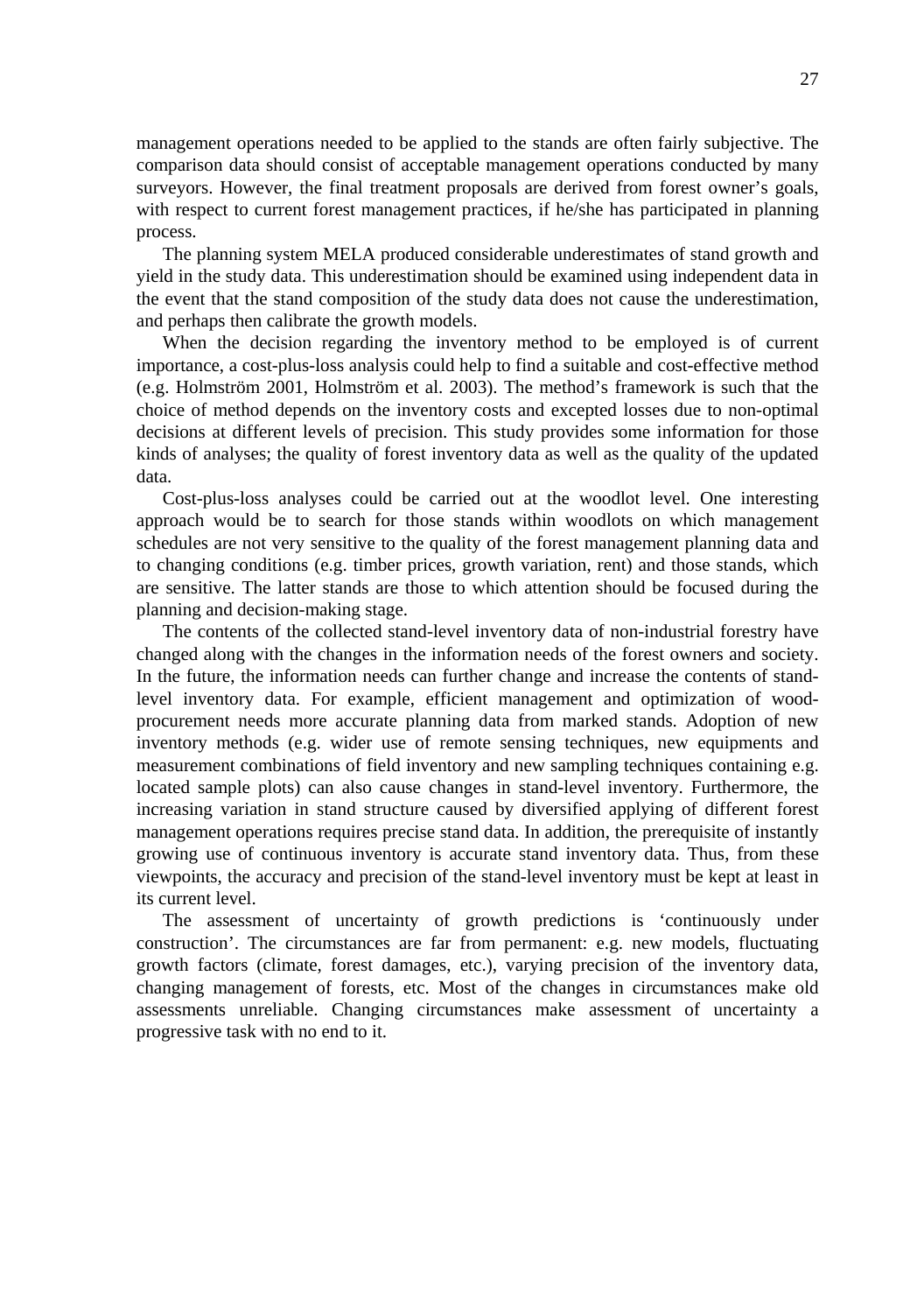## **REFERENCES**

- Alho, J. M. 1990. Stochastic methods in population forecasting. International Journal of Forecasting 6: 521-530.
- Altman, N.S. 1992. An introduction to kernel and nearest-neighbor nonparametric regression. Journal of the American Statistical Association 46: 175-185.
- Anttila, P. 2002a. Updating stand level inventory data applying growth models and visual interpretation of aerial photographs. Silva Fennica 36(2): 549–560.
- 2002b. Nonparametric estimation of stand volume using spectral and spatial features of aerial photographs and old inventory data. Canadian Journal of Forest Research 32: 1849-1857.
- Argantesi, F. & Olivi, L. 1976. Statistical sensitivity analysis of a simulation model for the biomass-nutrient dynamics in aquatic ecosystems. Proceedings, 4<sup>th</sup> Summer Computer Simulation Conference. Simulation Council, La Jolla, Ca. p. 389-393.
- Bitterlich, W. 1984. The relascope idea. Commonwealth Agricultural Bureaux. Farnham Royal. 242 p.
- Burges, S.J. & Lettenmaier, D.P. 1975. Probabilistic methods in stream quality management. Water Resources Bulletin 11: 115-130.
- Carroll, R.J., Ruppert, D. & Stefanski, L.A. 1995. Measurement error in nonlinear models. Monographs on Statistics and Applied Probability 63. 305 p.
- Deville, J-C. & Särndal, C-E. 1992. Calibration estimators in survey sampling. Journal of the American Statistical Association 87: 376-382.
- Eid, T. 1990. Long term forest planning. Economical and biological production possibilities of a forest. Agricultural University of Norway. Doctor Scientiarum Theses 1990: 9. 143 p.
- Ek, A.R., Robinson, A.P, Radtke, P.J. & Walters, D.K. 1997. Development and testing of regeneration imputation models for forests in Minnesota. Forest Ecology and Management 94: 129-140.
- Gertner, G.Z. 1986. Postcalibration sensitivity procedure for regressor variable error. Canadian Journal of Forest Research 16: 1120-1123.
- 1987. Approximating precision in simulation projections: an efficient alternative to Monte Carlo methods. Forest Science 33: 239-244.
- 1991. Prediction bias and response surface curvature. Forest Science 37: 755-765.
- & Dzialowy, P.J. 1984. Effects of measurement errors on an individual tree-based growth projection system. Canadian Journal of Forest Research 14: 311-316.
- -, Cao, X. & Zhu, H. 1995. A quality assessment of a Weibull based growth projection system. Forest Ecology and Management 71: 235-250.
- Gustavsen, H.G. 1998. Volymtillväxten och övre höjdens utveckling i talldominerade bestånd i Finland - en utvärdering av några modellers validitet i nuvarande skogar. D. Sc. (Agr. And. For.) thesis. The Finnish Forest Research Institute, Research Papers 707. 190 p. + references. (In Swedish)
- -, Roiko-Jokela, P. & Varmola, M. 1988. Kivennäismaiden talousmetsien pysyvät (INKA ja TINKA) kokeet. The Finnish Forest Research Institute, Research Papers 292. 212 p. (In Finnish)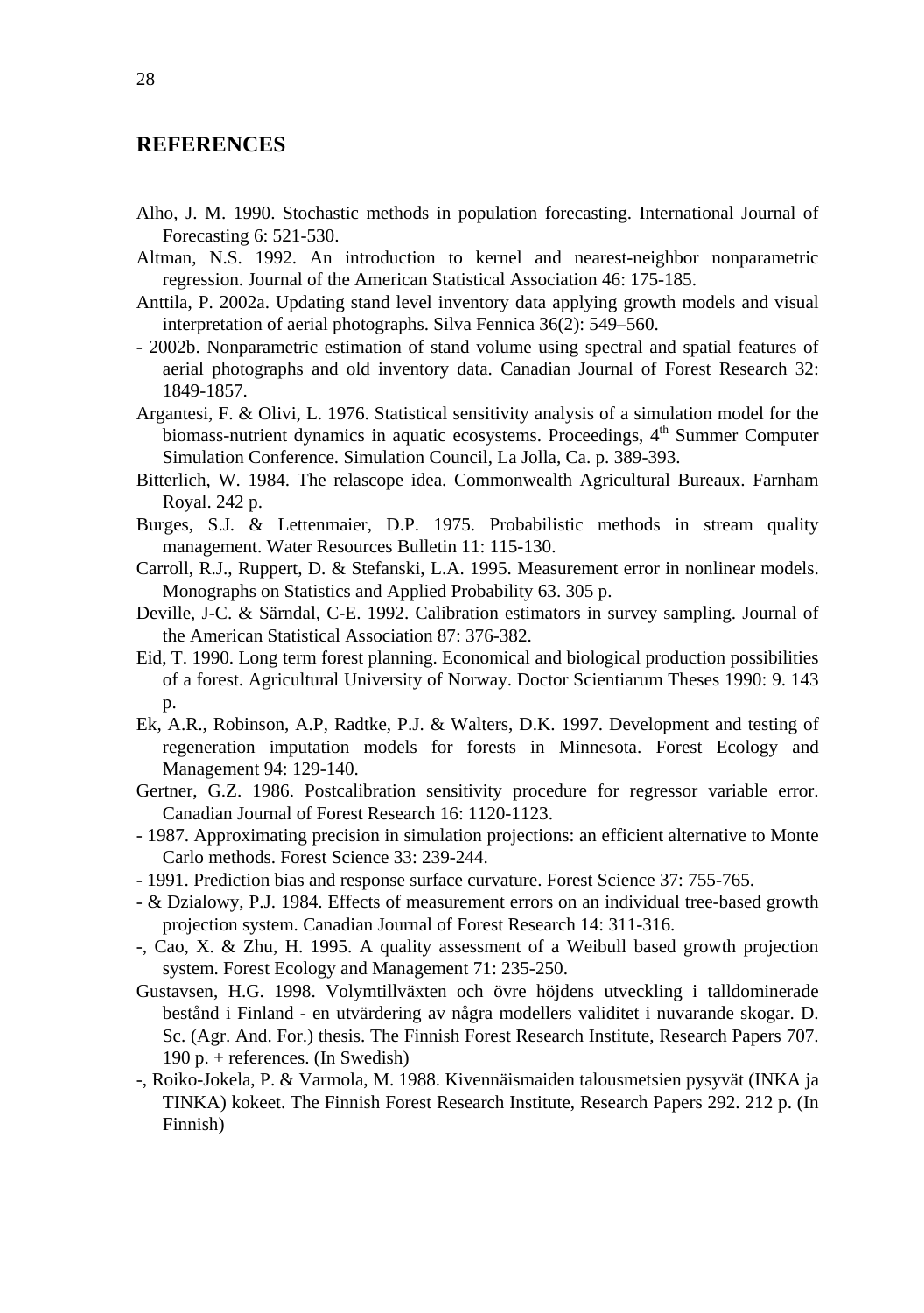- Haara, A. 2003. Suunnittelussa käytettävän tiedon luotettavuus: Tarvitaanko uutta tietoa? In: Saramäki, J., Tikkanen, J. & Heino, E. (eds.). Yksityismetsien suunnittelun uudet tuulet. Seminaari Ylivieskassa 26.11.2003. The Finnish Forest Research Institute, Research Papers 900. p. 38-49. (In Finnish)
- -, Maltamo, M. & Tokola, T. 1997. The k-nearest-neighbour method for estimating basalarea diameter distribution. Scandinavian Journal of Forest Research 12: 200-208.
- Hackett, C. & Vanclay, J.K. 1998. Mobilizing expert knowledge of tree growth with the PLANTGRO and INFER systems. Ecological Modelling 106: 223-246.
- Härdle, W. 1989. Applied nonparametric regression. Cambridge University Press. Cambridge. 323 p.
- Hassani, B.T., LeMay, V., Marshall, P.L., Temesgen, H. & Zumrawi, A-A. 2004. Regeneration imputation models for complex stands of southeastern British Columbia. The Forestry Chronicle 80(2): 271-278.
- Holmström, H. 2001. Data acquisition for forestry planning by remote sensing based sample plot imputation. Doctoral diss. Dept. of Forest Resource Management and Geomatics, SLU. Acta Universitatis agriculturae Sueciae, Silvestria vol. 201. 41 p.
- -, Nilsson, M. & Ståhl, G. 2001. Simultaneous estimations of forest parameters using aerial photograph interpreted data and the k nearest neighbor method. Scandinavian Journal of Forest Research 16: 67-78.
- -, Kallur, H. & Ståhl, G. 2003. Cost-plus-loss analyses of forest inventory strategies based on kNN-assigned reference sample plot data. Silva Fennica 37(3): 381–398.
- Hooke, R. & Jeeves, T.A. 1961. 'Direct search' solution of numerical and statistical problems. Journal of the ACM 8: 212-229.
- Hynynen, J., Ojansuu, R., Hökkä, H., Siipilehto, J., Salminen, H. & Haapala, P. 2002. Models for predicting stand development in MELA system. The Finnish Forest Research Institute, Research Papers 835. 116 p.
- Hyvönen, P. 2002. Kuvioittaisten puustotunnusten ja toimenpide-ehdotusten estimointi *k*lähimmän naapurin menetelmällä Landsat TM –satelliittikuvan, vanhan inventointitiedon ja kuviotason tukiaineiston avulla. Metsätieteen aikakauskirja 3/2002: 363-379. (In Finnish)
- & Korhonen, K.T. 2003. Metsävaratiedon jatkuva ajantasaistus yksityismetsissä. Metsätieteen aikakauskirja 2/2003: 83-96. (In Finnish)
- Hyyppä, J., Hyyppä, H., Inkinen, M., Engdahl, M., Linko, S. & Zhu, Y-H. 1999. Accuracy comparison of various remote sensing data sources in the retrieval of forest stand attributes. Forest Ecology and Management 128: 109-120.
- Jonsson, B., Jacobsson, J. & Kallur, H. 1993. The Forest Management Planning Package. Theory and application. Studia Forestalia Suecica. No. 189. 56 p.
- Kangas, A. 1996. On the bias and variance in tree volume predictions due to model and measurement errors. Scandinavian Journal of Forest Research 11: 281-290.
- 1997. On the prediction bias and variance in long-term growth projections. Forest Ecology and Management 96: 207-216.
- 1998. Uncertainty in growth and yield projections due to annual variation of diameter growth. Forest Ecology and Management 108: 223-230.
- 1999. Methods for assessing uncertainty of growth and yield predictions. Canadian Journal of Forest Research 29: 1357-1364.
- 2001. Mallien käyttö. In: Maltamo, M. & Laukkanen, S. (eds.). Metsää kuvaavat mallit. Silva Carelica 36. University of Joensuu. p. 223-239. (In Finnish)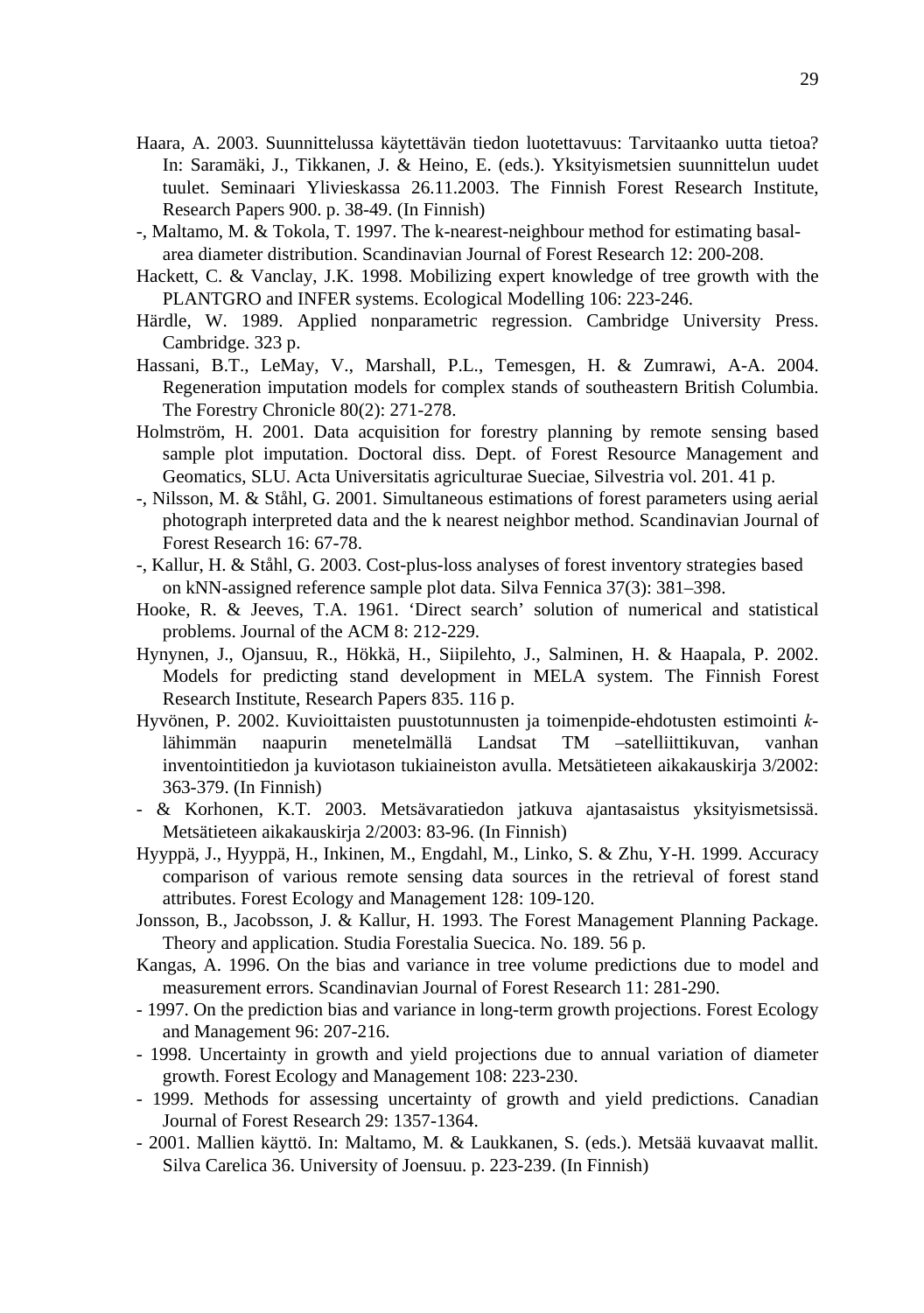- & Kangas, J. 1997. Mallit, ennusteet ja simulointi metsätalouden laskentajärjestelmissä. Metsätieteen aikakauskirja – Folia Forestalia 3: 389-404. (In Finnish)
- & Maltamo, M. 2000a. Performance of percentile based diameter distribution prediction and Weibull method in independent data sets. Silva Fennica 34(4): 381-398.
- & Maltamo, M. 2000b. Percentile-based basal area diameter distribution models for Scots pine, Norway spruce and birch species. Silva Fennica 34(4): 371-380.
- & Maltamo, M. 2000c. Calibrating predicted diameter distribution with additional information. Forest Science 46(3): 390-396.
- & Maltamo, M. 2002. Anticipating the variance of predicted stand volume and timber assortments with respect to stand characteristics and field measurements. Silva Fennica 36(4): 799–811.
- -, Heikkinen, E. & Maltamo, M. 2002. Puustotunnusten maastoarvioinnin luotettavuus ja ajanmenekki. Metsätieteen aikakauskirja 3/2002: 425-440. (In Finnish)
- -, Heikkinen, E. & Maltamo, M. 2004. Accuracy of partially visually assessed stand characteristics: a case study of Finnish forest inventory by compartments. Canadian Journal of Forest Reseach 34: 916-930.
- Karlsson, K. 1996. Kasvupaikkojen puuntuotoskyvyn ja puuston kasvun alueellinen vaihtelu Pohjanmaan rannikolta sisämaahan. Folia Forestalia - Metsätieteen aikakauskirja 1996(2): 113-132. (In Finnish)
- Karppinen, H., Hänninen, H. & Ripatti, P. 2002. Suomalainen metsänomistaja 2000. The Finnish Forest Research Institute, Research Papers 852. 83 p. (In Finnish)
- Kilkki, P. & Päivinen, R. 1986. Weibull function in the estimation of the basal-area DBHdistribution. Silva Fennica 20: 149-156.
- & Päivinen, R. 1987. Reference sample plots to compare field measurements and satellite data in forest inventory. Proceedings of Seminar on Remote Sensing-aided Forest Inventory, organized by SNS, Hyytiälä, Finland, 10-12 December 1986. University of Helsinki, Department of Forest Mensuration and Management: 209-215.
- -, Maltamo, M., Mykkänen, R. & Päivinen, R. 1989. Use of the Weibull function in estimating the basal area diameter distribution. Silva Fennica 23: 311-318.
- Koivuniemi, J. 2003. Metsiköihin ja paikannettuihin koealoihin perustuvan kuvioittaisen arvioinnin tarkkuus. The accuracy of the compartmentwise inventory based on stands and located sample plots. University of Helsinki, Department of Forest Resource Management. Publications 36. 160 p. (In Finnish)
- Korhonen, K.T. 1993. Mixed estimation in calibration of volume functions of Scots pine. Silva Fennica 27: 269-276.
- & Kangas, A. 1997. Application of nearest-neighbor regression for generalizing sample tree information. Scandinavian Journal of Forest Research 12: 97-101.
- Korpela, I. 2004. Individual tree measurements by means of digital aerial photogrammetry. Silva Fennica Monographs 3. 93 p.
- & Anttila, P. 2004. Appraisal of the mean height of trees by means of image matching of digitised aerial photographs. Photogrammetric Journal of Finland 19(1): 23-36.
- Laasasenaho, J. & Päivinen, R. 1986. On the checking of inventory by compartments. Folia Forestalia 664. 19 p. (In Finnish with English summary)
- Lappi, J. 1993. Metsäbiometrian menetelmiä. University of Joensuu. Silva Carelica 24. 182 p. (In Finnish)
- Loetch, F., Zöhrer, F. & Haller, K.E. 1973. Forest Inventory Volume II. BLV Verlagsgesellschaft. München. 469 p.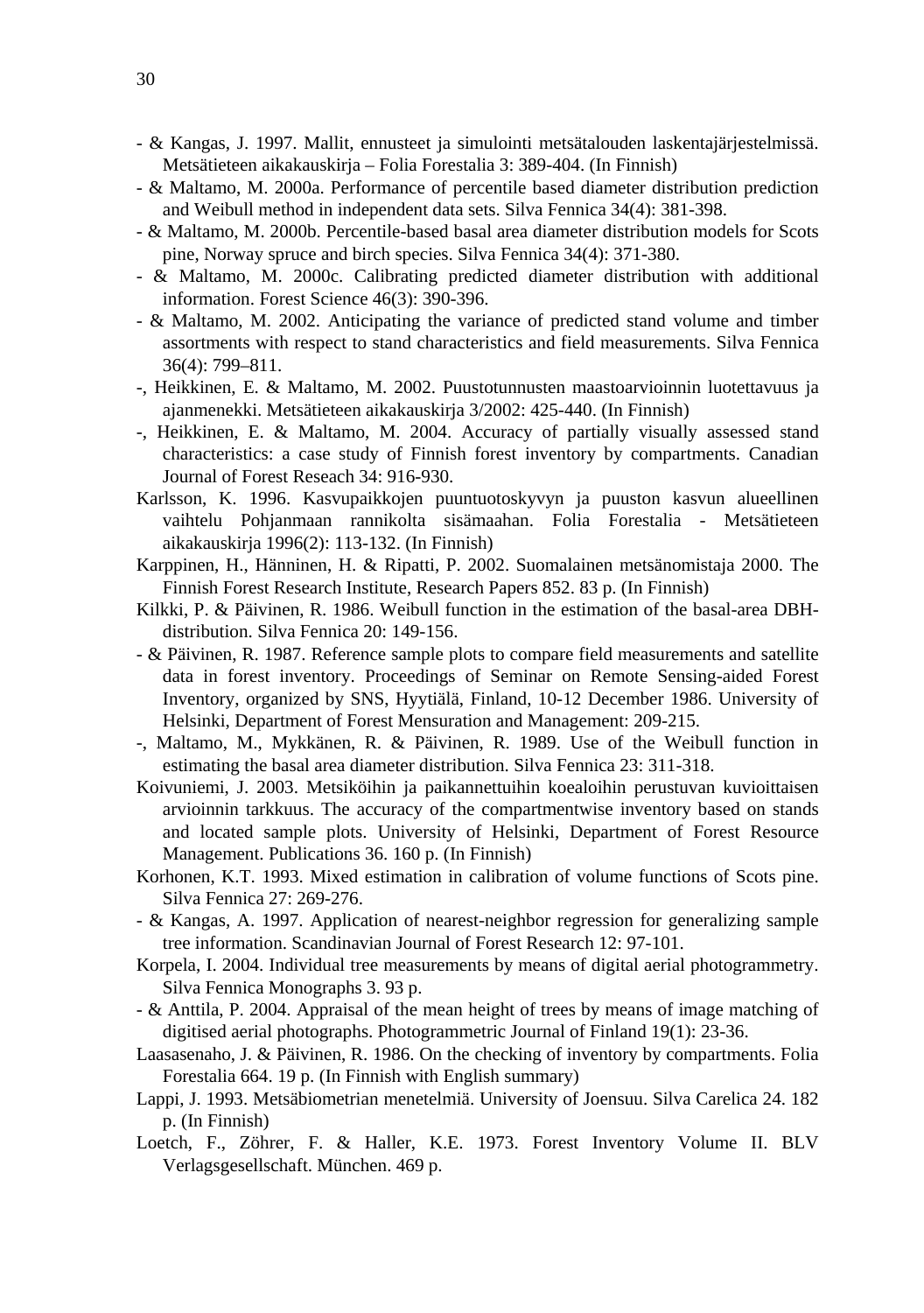Mähönen, M. 1984. Kuvioittaisen arvioinnin luotettavuus. M. Sc. thesis. University of Helsinki. 55 p. (In Finnish)

- Mäkelä, A. 1988. Performance analysis of a process-based stand growth model using Monte Carlo techniques. Scandinavian Journal of Forest Research 3: 315-331.
- Malinen, J. 2003. Locally adaptable non-parametric methods for estimating stand characteristics for wood procurement planning. Silva Fennica 37(1): 109-120.
- -, Maltamo M. & Harstela, P. 2001. Application of most similar neighbor inference for estimating marked stand characteristics using harvester and inventory generated stem. Journal of Forest Engineering 12(2): 33-41.
- Maltamo, M. 1997. Comparing basal area diameter distributions estimated by tree species and for the entire growing stock in mixed stand. Silva Fennica 31: 53-65.
- & Eerikäinen K. 2001. The most similar neighbour reference in the yield prediction of Pinus kesiya stands in Zambia. Silva Fennica 35(4): 437-451.
- & Kangas, A. 1998. Methods based on k-nearest neighbor regression in estimation basal area diameter distribution. Canadian Journal of Forest Research 28: 1107-1115.
- -, Haara, A., Hirvelä, H., Kangas, A., Lempinen, R., Malinen, J., Nalli, A., Nuutinen, T. & Siipilehto, J. 2002a. MELA2002 ja kuvauspuiden muodostamisen vaihtoehdot. In: Nuutinen, T. & Kiiskinen, A. (eds.). MELA2002 ja käyttöpuun kuvaus. MELAkäyttäjäpäivä 7.5.2002 Joensuu. The Finnish Forest Research Institute, Research Papers 865. p. 11-31. (In Finnish)
- -, Haara, A., Hirvelä, H., Kangas, A., Lempinen, R., Malinen, J. Nalli, A., Nuutinen, T. & Siipilehto, J. 2002b. Läpimittajakaumamalleihin perustuvat vaihtoehdot kuvauspuiden muodostamiseen puuston keskitunnustietojen avulla. Metsätieteen aikakauskirja 3/2002: 407-423. (In Finnish)
- -, Eerikäinen K., Pitkänen J., Hyyppä J. & Vehmas M. 2004. Estimation of timber volume and stem density based on scanning laser altimetry and expected tree size distribution functions. Remote Sensing of Environment 90: 319-330.
- McRoberts, R.E. 1992. Monte Carlo simulations of nonlinear size-age relationships. In: Spatial Accuracy Assessment in Natural Resources and Environmental Sciences. Second International Symposium, May 21-23.1996, Fort Collins, Colorado. p. 659-666.
- 1996. Estimating variation in field crew estimates of site index. Canadian Journal of Forest Research 26: 560-565.
- -, Hahn, J.T., Hefty, G.J. & Van Cleve, J.R. 1994. Variation in forest inventory field measurements. Canadian Journal of Forest Research 24: 1766-1770.
- Mehtätalo, L. 2004a. An algorithm for ensuring compatibility between estimated percentiles of diameter distribution and measured stand variables. Forest Science 50(1): 20-32.
- 2004b. Predicting stand characteristics using limited measurements. Finnish Forest Research Institute, Research Papers 929. 39 + 72 p.
- & Kangas, A. 2005. An approach to optimizing field data collection in an inventory by compartments. Canadian Journal of Forest Research 35(1): 100-112
- Moeur, M. 1987. Nearest neighbor inference for correlated multivariate attributes. In: Proceedings of IUFRO Conference on Forest Growth Modelling and Prediction, Minneapolis, 23-27 August 1987. USDA Forest Service, General Technical Report NC-120 (Saint Paul, MN: US Department of Agriculture, Forest Service, North Central Forest Experiment station). p. 716-723.
- & Stage, A.R. 1995. Most similar neighbor: An improved sampling inference procedure for natural resource planning. Forest Science 41: 337-359.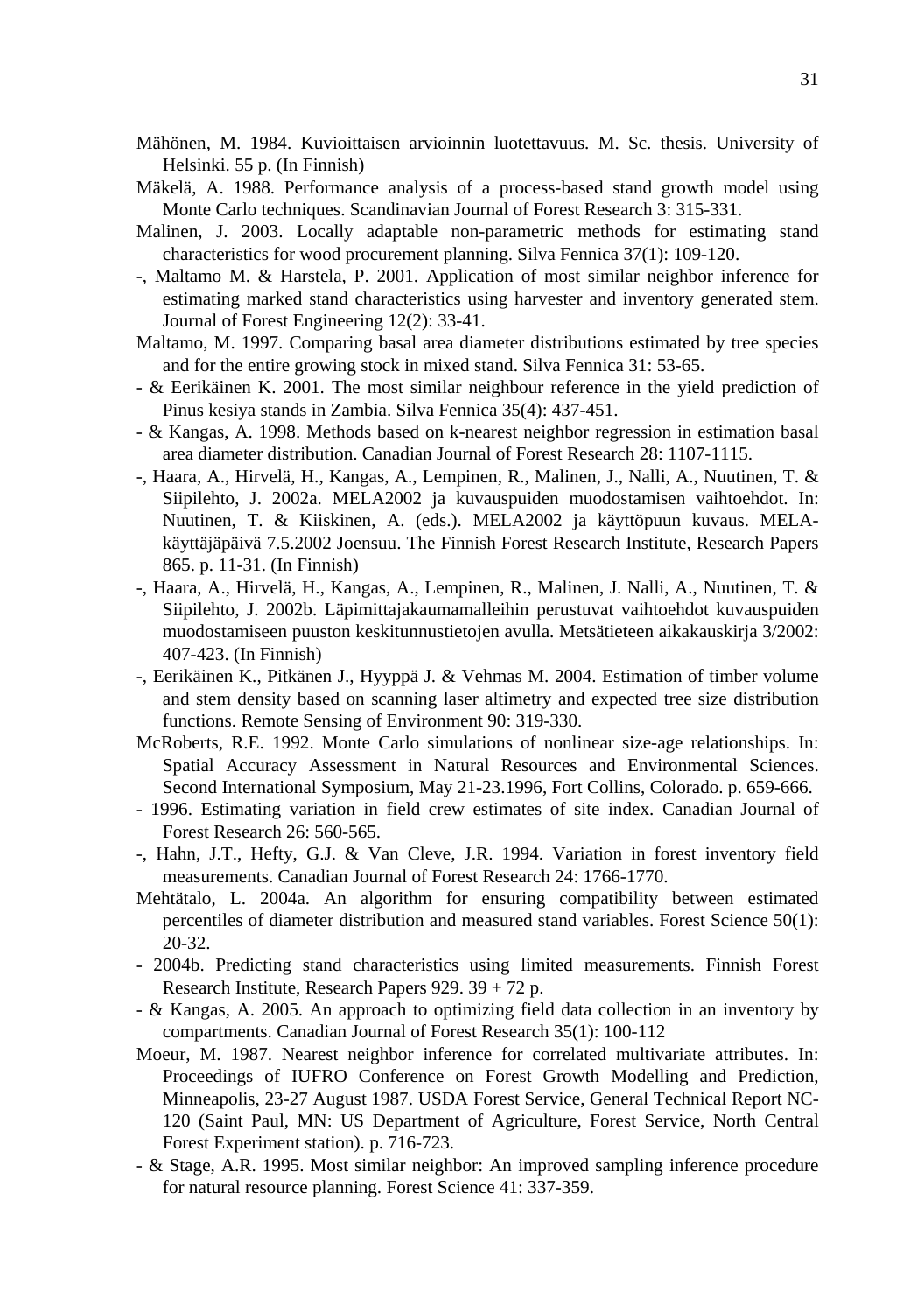- Mowrer, H.T. 1989. The effect of forest simulation complexity on estimate precision. In: Burkhart, H.E., Rauscher, H.M. & Johann, K. (eds.). Artificial intelligence and growth models for Forest Management decisions. Proceedings of a meeting held in Vienna, Austria, September 18-22, 1989. Virginia Polytechnic Institute and State University, School of Forestry and Wildlife Resources, Blacksburg, Virginia, USA. Publication FWS-1-89. p. 110-118.
- 1991. Estimating components of propagated variance in growth simulation model projections. Canadian Journal of Forest Research 21: 379-386.
- & Frayer, W.E. 1986. Variance propagation in growth and yield projections. Canadian Journal of Forest Research 16: 1196-1200.
- Muinonen, E. & Tokola, T. 1990. An Application of Remote Sensing for Communal Forest Inventory. In: The Usability of Remote Sensing for Forest Inventory and Planning. Remote sensing laboratory Swedish university of agricultural sciences, report 4. Umeå. p. 35-42.
- Næsset, E. 2004. Accuracy of forest inventory using airborne laser scanning: evaluating the first nordic full-scale operational project. Scandinavian Journal of Forest Research 19, 554-557.
- & Bjerknes, K.-O. 2001. Estimating tree heights and number of stems in young forest stands using airborne laser scanner data. Remote Sensing of Environment 78: 328-340.
- Nersten, S. & Næsset, E. 1992. Accuracy of standwise relascope survey. Meddelelser fra communications of Skogsforsk 45(8):1-22.
- Ojansuu, R. & Henttonen, H. 1988. Estimation of the local values of monthly mean temperature, effective temperature sum and precipitation sum from the measurements made by the Finnish Meteorological Office. Silva Fennica 17: 143-160. (In Finnish with English summary)
- -, Halinen, M. & Härkönen, K. 2002. Metsätalouden suunnittelujärjestelmän virhelähteet männyn ensiharvennuskypsyyden määrittämisessä. Metsätieteen aikakauskirja 3/2002: 441-457. (In Finnish)
- Osyczka, A. 1984. Multicriterion optimization in engineering with Fortran programs. Ellis Horwood, Chichester. 178 p.
- Paananen, R. & Uuttera, J. 2003. Uuden suunnittelujärjestelmän perusratkaisuvaihtoehtoja. In: Saramäki, J., Tikkanen, J. & Heino, E. (eds.). Yksityismetsien suunnittelun uudet tuulet. Seminaari Ylivieskassa 26.11.2003. The Finnish Forest Research Institute, Research Papers 900. p. 13-17. (In Finnish)
- Päivinen, R., Nousiainen, R. & Korhonen, K. 1992. Puutunnusten mittaamisen luotettavuus. Folia Forestalia 787. 18 p. (In Finnish)
- Pan, Y. & Raynal, D.J. 1995. Decomposing tree annual volume increments and constructing a system dynamic model of tree growth. Ecological Modelling 82: 299- 312.
- Pekkarinen, A. 2002. Image segment-based spectral features in the estimation of timber volume. Remote Sensing of Environment 82(2-3): 349-359.
- Pigg, J. 1994. Keskiläpimitan ja puutavaralajijakauman sekä muiden puustotunnusten tarkkuus Metsähallituksen kuvioittaisessa arvioinnissa. M. Sc. thesis. University of Helsinki, Department of Forest Resource Management. 92 p. (In Finnish)
- Poso, S. 1983. Basic features of forest inventory by compartments. Silva Fennica 17: 313- 343. (In Finnish with English summary)
- Pukkala, T. & Miina, J. 1997. A method of stochastic multiobjective optimization of stand management. Forest Ecology and Management 98: 189-203.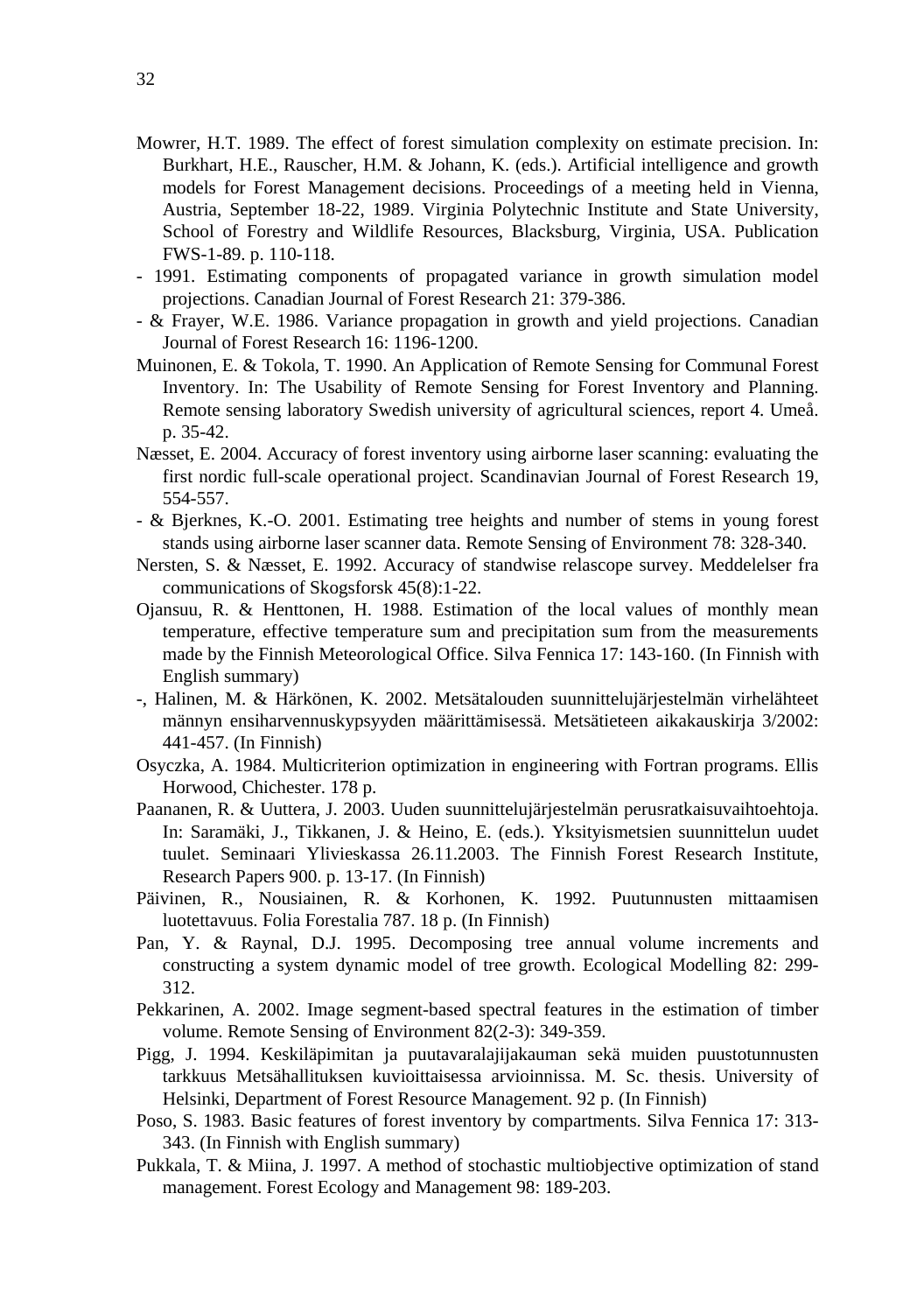- Purola, M. 1983. Silmävaraisen arvioinnin tarkkuus metsätaitokilpailussa. M. Sc. thesis. University of Helsinki. 89 p. (In Finnish)
- Pussinen, A. 1992. Ilmakuvat ja Landsat TM –satelliittikuva välialueiden kuvioittaisessa arvioinnissa. M. Sc. thesis. University of Joensuu, Faculty of Forestry. 48 p. (In Finnish)
- Rakemaa, A. 2003. Metsäsuunnittelun kehittämisstrategia. In: Saramäki, J., Tikkanen, J. & Heino, E. (eds.). Yksityismetsien suunnittelun uudet tuulet. Seminaari Ylivieskassa 26.11.2003. The Finnish Forest Reseach Institute, Research papers 900. p. 6-8. (In Finnish)
- Ranta, R. 1986. Metsätaloussuunnittelu. In: Tapion taskukirja. Keskusmetsälautakunta Tapion julkaisuja. Gummerus Oy, Jyväskylä. p. 348-368. (In Finnish)
- Redsven, V., Anola-Pukkila, A., Haara, A., Hirvelä, H., Härkönen, K., Kettunen, L., Kiiskinen, A., Kärkkäinen, L., Lempinen, R., Muinonen, E., Nuutinen, T., Salminen, O., Siitonen, M. 2004. MELA2002 Reference Manual  $(2<sup>nd</sup>$  edition). The Finnish Forest Research Institute. 606 p. Available from http://www.metla.fi/metinfo/mela/index.htm. [cited 2.2.2005].
- Ripley, B.D. 1987. Stochastic Simulation. John Wiley & Sons. 237 p.
- Rubinstein, R.Y. 1981. Simulation and the Monte Carlo Method. John Wiley & Sons, New York. 278 p.
- Saari, A. & Kangas, A. 2005. Kuvioittaisen arvioinnin harhan muodostuminen. Metsätieteen aikakauskirja 1/2005: 5-18. (In Finnish)
- Salminen, H. 1996. Miten arvioidaan metsää kuvaavia malleja? In: Hökkä, H., Salminen, H. & Varmola, M. (eds.). Pohjoisten metsien kasvu - ennen, nyt ja tulevaisuudessa. Metsäntutkimuspäivä Rovaniemellä 1996. The Finnish Forest Research Institute, Research Papers 589. p. 47-58. (In Finnish)
- Sell, R. 2002. Segmentointimenetelmien käyttökelpoisuus ennakkokuvioinnissa. Metsätieteen aikakauskirja 3/2002: 499-507. (In Finnish)
- Siipilehto, J. 1999. Improving the accuracy of predicted basal-area diameter distribution in advanced stands by determining stem number. Silva Fennica 34: 331-349.
- Siitonen, M. 1993. Experiences of the use of forest management models. Silva Fennica 27: 167-78.
- -, Härkönen, K., Hirvelä, H., Jämsä, J., Kilpeläinen, H., Salminen, O. & Teuri, M. 1996. MELA Handbook - 1996 Edition. The Finnish Forest Research Institute, Research Papers 622. 455 p.
- -, Anola-Pukkila, A., Haara, A., Härkönen, K., Redsven, V., Salminen, O. & Suokas, A. (eds.) 2001. MELA Handbook 2000 Edition. The Finnish Forest Research Institute. 498 p.
- Sironen, S., Kangas, A. Maltamo, M. & Kangas, J. 2001. Estimating individual tree growth with the k-nearest neighbor and k-most similar neighbor methods. Silva Fennica 35(4): 453-467.
- SOLMU. Maastotyöopas. 2003. Forestry Development Centre Tapio. Helsinki. 78 p. (In Finnish)
- Ståhl, G. 1992. A study on the quality of compartment-wise forest data acquired by subjective inventory methods. Swedish University of Agricultural Sciences, Dept. of forest Mensuration and Management. Report 24. 128 p. (In Swedish with English summary)
- Summers, J.K., Wilson, H.T. & Kou, J. 1993. A method for quantifying the prediction uncertaintites associated with water quality models. Ecological Modelling 65: 161-176.